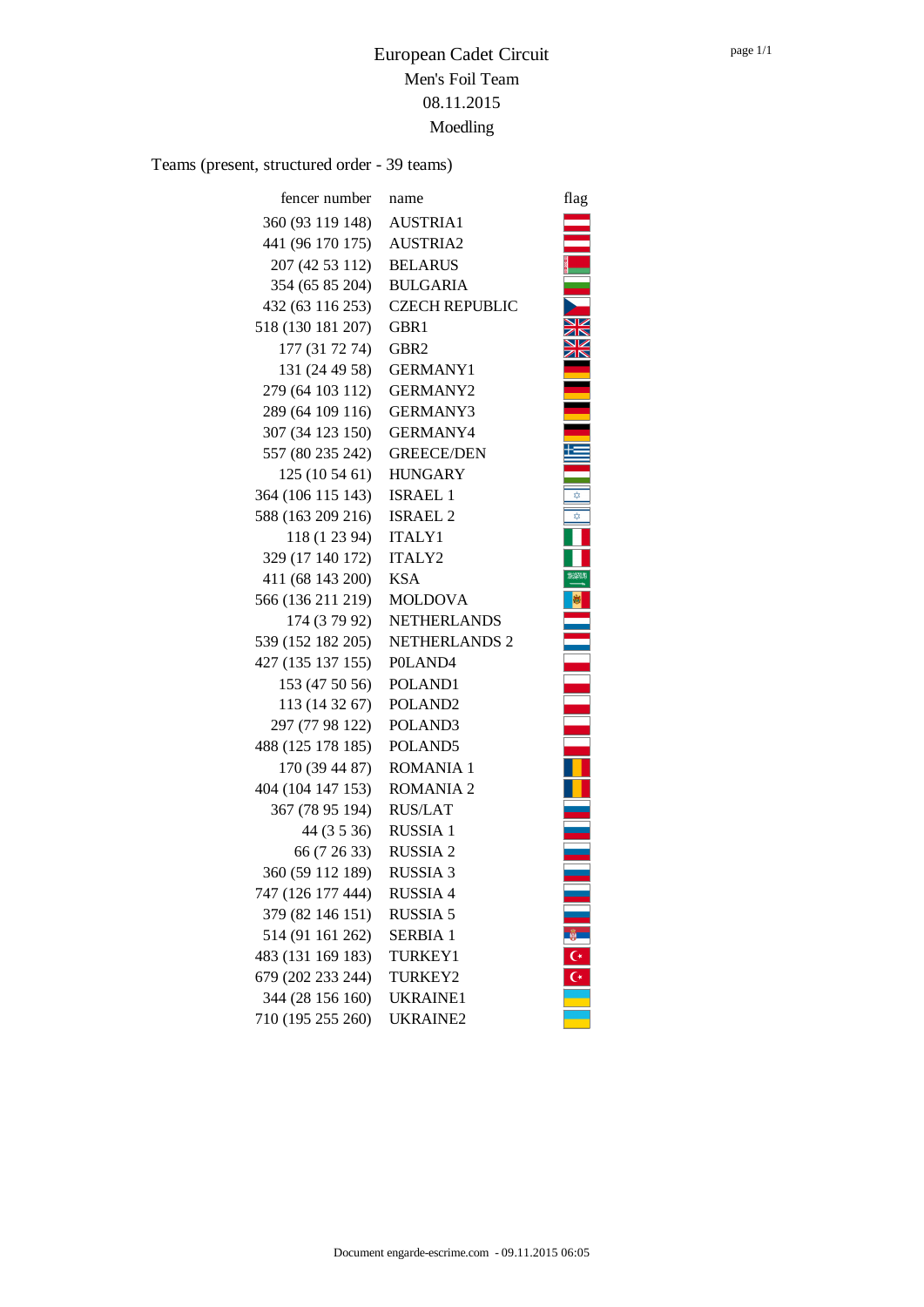## Fencers (present, structured order - 143 fencers)

| points | name and first name          | flag                                    | team                  | date of birth | licence |
|--------|------------------------------|-----------------------------------------|-----------------------|---------------|---------|
| 3.00   | <b>FILL Moritz</b>           |                                         | AUSTRIA1              | 13/11/1999    |         |
| 9.00   | <b>GRASNEK Tobias</b>        |                                         | AUSTRIA1              | 12/5/1999     |         |
| 18.00  | <b>KAIN</b> Martin           |                                         | AUSTRIA1              | 11/4/1999     |         |
| 21.00  | <b>LECHNER Moritz</b>        |                                         | AUSTRIA1              | 13/3/2000     |         |
| 0.00   | <b>HRUBESCH</b> Simon        |                                         | AUSTRIA2              | 17/12/2000    |         |
| 6.00   | <b>HUTHMANN Eric</b>         |                                         | AUSTRIA2              | 15/11/1999    |         |
| 6.00   | STIPKOVITS Philip            |                                         | AUSTRIA2              | 27/3/1999     |         |
| 3.00   | <b>WAGNER Phillip</b>        |                                         | AUSTRIA2              | 16/5/2000     |         |
| 6.00   | <b>BIALIAYEV Raman</b>       |                                         | <b>BELARUS</b>        | 30/6/2000     |         |
| 6.00   | <b>BULDA Kiryl</b>           |                                         | <b>BELARUS</b>        | 5/8/1999      |         |
| 0.00   | KURYLOVICH Uladzislau        |                                         | <b>BELARUS</b>        | 7/11/1999     |         |
| 0.00   | <b>SKIDAN</b> Ilya           |                                         | <b>BELARUS</b>        | 20/10/1999    |         |
| 49.00  | <b>NEILSON</b> Ian           |                                         | <b>BULGARIA</b>       | 4/12/1999     |         |
| 15.00  | NIKOLOV Vichko               |                                         | <b>BULGARIA</b>       | 23/1/2000     |         |
| 0.00   | PAHWA Vinay                  |                                         | <b>BULGARIA</b>       | 19/5/1999     |         |
| 3.00   | PANAGIEV Stefan-Damyan       |                                         | <b>BULGARIA</b>       | 27/12/1999    |         |
| 15.00  | <b>KONIG Robert</b>          |                                         | <b>CZECH REPUBLIC</b> | 19/4/2000     |         |
| 3.00   | <b>TESARIK Daniel</b>        |                                         | <b>CZECH REPUBLIC</b> | 16/10/2000    |         |
| 6.00   | <b>TOTUSEK Marek</b>         |                                         | <b>CZECH REPUBLIC</b> | 6/8/2002      |         |
| 6.00   | <b>ATTIAS</b> Ben            | V<br>↗下                                 | GBR1                  | 3/11/2000     |         |
| 3.00   | <b>HOWLETT Edmund</b>        | $\square$<br>ZR                         | GBR1                  | 20/4/2000     |         |
| 0.00   | <b>LAW Robert</b>            | ↘☑<br>ZR                                | GBR1                  | 8/8/2000      |         |
| 42.00  | <b>ABRAHAMS Matthew</b>      | ↘∠<br>↗                                 | GBR <sub>2</sub>      | 10/2/2000     |         |
| 6.00   | <b>JOLLEY</b> Isaac          | VZ<br>↗下                                | GBR <sub>2</sub>      | 14/6/2000     |         |
| 21.00  | <b>PAGE James</b>            | $\square$<br>$\times$                   | GBR <sub>2</sub>      | 12/2/1999     |         |
| 6.00   | STEZAKER Benjamin            | VZ<br>$\overline{\mathbb{Z}}\mathbb{N}$ | GBR <sub>2</sub>      | 10/1/2000     |         |
| 9.00   | <b>ERCAN Kerem</b>           |                                         | <b>GERMANY1</b>       | 14/4/2001     |         |
| 14.00  | <b>GEIS</b> Glenn            |                                         | <b>GERMANY1</b>       | 10/8/1999     |         |
| 9.00   | <b>KLEIN Luis</b>            |                                         | <b>GERMANY1</b>       | 6/1/1999      |         |
| 0.00   | <b>WIEMANN Martin</b>        |                                         | <b>GERMANY1</b>       | 6/2/2000      |         |
| 18.00  | <b>BOROWIAK Merlin</b>       |                                         | <b>GERMANY2</b>       | 24/8/1999     |         |
| 0.00   | <b>HODAK Phillip</b>         |                                         | <b>GERMANY2</b>       | 13/6/2000     |         |
| 6.00   | <b>RENNER Moritz</b>         |                                         | <b>GERMANY2</b>       | 11/8/2001     |         |
| 12.00  | <b>ZIEGON</b> Anton          |                                         | <b>GERMANY2</b>       | 14/12/1999    |         |
| 3.00   | <b>BOROWIAK Arwen</b>        |                                         | <b>GERMANY3</b>       | 7/3/2002      |         |
| 36.00  | KOTHIERINGER Michael         |                                         | <b>GERMANY3</b>       | 19/1/2000     |         |
| 21.00  | <b>PRAUS Markus</b>          |                                         | <b>GERMANY3</b>       | 3/7/2001      |         |
| 3.00   | <b>SCHRAMM Nils-Michael</b>  |                                         | <b>GERMANY3</b>       | 23/7/2000     |         |
| 125.00 | <b>EGYENES PORSOK Henrik</b> |                                         | GERMANY4              | 8/6/1999      |         |
| 0.00   | <b>HAMANN</b> Gabriel        |                                         | GERMANY4              | 30/3/2001     |         |
| 6.00   | <b>JANSEN</b> Anton          |                                         | GERMANY4              | 29/8/1999     |         |
| 0.00   | VAN DER KOELEN Marco         |                                         | GERMANY4              | 18/4/1999     |         |
| 0.00   | <b>GEIGER</b> Iasonas        |                                         | <b>GREECE/DEN</b>     | 5/6/2002      |         |
| 0.00   | <b>MOSCHOPOULOS Dimitris</b> |                                         | <b>GREECE/DEN</b>     | 6/1/2003      |         |
| 0.00   | <b>MPANTIKIS Aggelos</b>     |                                         | <b>GREECE/DEN</b>     | 15/4/2000     |         |
| 40.00  | <b>VALEUR Maxim</b>          |                                         | <b>GREECE/DEN</b>     | 30/6/2000     |         |
| 12.00  | <b>BEKE Vince</b>            |                                         | <b>HUNGARY</b>        | 17/2/2000     |         |
| 36.00  | <b>BENYEI</b> Erik           |                                         | <b>HUNGARY</b>        | 20/1/1999     |         |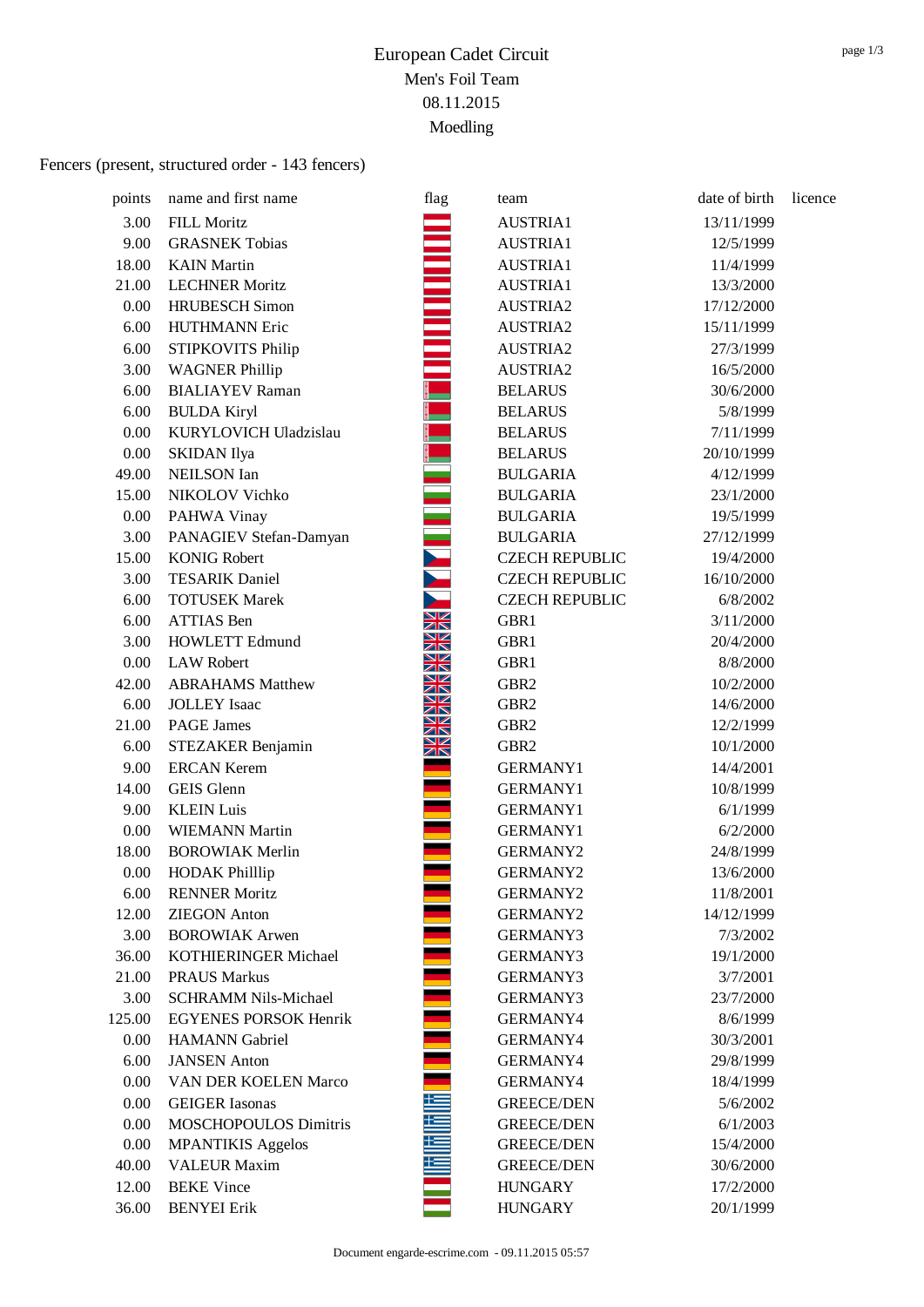## Fencers (present, structured order - 143 fencers)

| points | name and first name            | flag                              | team                | date of birth | licence |
|--------|--------------------------------|-----------------------------------|---------------------|---------------|---------|
| 27.00  | <b>MENDREY Tamas</b>           |                                   | <b>HUNGARY</b>      | 24/12/1999    |         |
| 21.00  | <b>WOLF Adam</b>               |                                   | <b>HUNGARY</b>      | 6/7/1999      |         |
| 0.00   | <b>BAREKET Noam</b>            |                                   | <b>ISRAEL 1</b>     | 26/2/2000     |         |
| 0.00   | <b>GOREN Raz</b>               | $\frac{1}{\sqrt{2}}$              | <b>ISRAEL 1</b>     | 27/1/2001     |         |
| 0.00   | <b>RAPOPORT Yaakov</b>         | $\frac{1}{\sqrt{2}}$              | <b>ISRAEL 1</b>     | 18/6/1999     |         |
| 10.00  | ROSENFELD Roey Eliyahu         | $\frac{1}{\sqrt{2}}$              | <b>ISRAEL 1</b>     | 3/4/1999      |         |
| 0.00   | <b>BALZAM Hadar</b>            |                                   | <b>ISRAEL 2</b>     | 13/2/2000     |         |
| 0.00   | <b>ELKAYAM</b> Ohad            | $\frac{\frac{1}{2}}{\frac{1}{2}}$ | ISRAEL 2            | 18/8/2000     |         |
| 0.00   | <b>TSVEIG Ariel</b>            | $\bigotimes$                      | <b>ISRAEL 2</b>     | 1/6/1999      |         |
| 29.00  | <b>LAURIA</b> Lorenz           |                                   | ITALY1              | 11/5/1999     |         |
| 16.00  | LONGEGA Giorgio                |                                   | ITALY1              | 14/1/1999     |         |
| 38.00  | <b>VELLUTI Pietro</b>          |                                   | ITALY1              | 21/4/1999     |         |
| 0.00   | ALNO Andrea                    |                                   | ITALY2              | 18/9/2002     |         |
| 18.00  | DI VEROLI Davide               |                                   | ITALY2              | 18/8/2001     |         |
| 0.00   | <b>MARTINI</b> Tommaso         |                                   | ITALY2              | 17/7/2002     |         |
| 4.00   | <b>ALABID Abdulaziz Hassan</b> | <b>HEAD</b>                       | <b>KSA</b>          | 22/1/1999     |         |
| 8.00   | ALBINALI Ali Faraj             | <b>HEAD</b>                       | <b>KSA</b>          | 28/5/1999     |         |
| 22.00  | <b>ALSHATTI Mohsen Yousif</b>  | <b>NAMA</b>                       | <b>KSA</b>          | 19/3/2001     |         |
| 0.00   | <b>HAWTHAN Hamoud Ahmed</b>    | <b>HEMA</b>                       | <b>KSA</b>          | 10/3/2001     |         |
| 0.00   | <b>BICIUSCA Radion</b>         | <b>B</b>                          | <b>MOLDOVA</b>      | 11/1/2000     |         |
| 0.00   | KESSERWANI Jean Dimitri        | 图                                 | <b>MOLDOVA</b>      | 16/11/2001    |         |
| 0.00   | <b>ROTARU Nicolae</b>          | <b>M</b>                          | <b>MOLDOVA</b>      | 3/9/2001      |         |
| 3.00   | <b>TANASE Mihai</b>            |                                   | <b>MOLDOVA</b>      | 30/11/2001    |         |
| 119.00 | <b>GIACON</b> Daniel           |                                   | <b>NETHERLANDS</b>  | 25/11/2000    |         |
| 12.00  | <b>SPLIT Olivier</b>           |                                   | <b>NETHERLANDS</b>  | 6/3/1999      |         |
| 50.00  | ZOONS Edo                      |                                   | <b>NETHERLANDS</b>  | 20/4/1999     |         |
| 3.00   | <b>BOSMAN Niels</b>            |                                   | NETHERLANDS 2       | 23/9/2000     |         |
| 6.00   | <b>DUALEH</b> Quincy           |                                   | NETHERLANDS 2       | 31/8/2001     |         |
| 3.00   | <b>STOCKMANN Paul</b>          |                                   | NETHERLANDS 2       | 14/5/2000     |         |
| 0.00   | <b>ZOONS</b> Axel              |                                   | NETHERLANDS 2       | 2/8/2001      |         |
| 0.00   | <b>GOC Bartosz</b>             |                                   | POLAND4             | 15/1/2000     |         |
| 24.00  | <b>MOZEJKO</b> Mateusz         |                                   | POLAND <sub>4</sub> | 26/11/1999    |         |
| 0.00   | <b>SZCZYPINSKI Kacper</b>      |                                   | POLAND <sub>4</sub> | 9/1/2001      |         |
| 6.00   | <b>SZYPULSKI</b> Ignacy        |                                   | POLAND4             | 31/3/2000     |         |
| 27.00  | <b>BOROWIEC Piotr</b>          |                                   | POLAND1             | 18/10/1999    |         |
| 21.00  | <b>CIERLUK Jakub</b>           |                                   | POLAND1             | 1/6/2000      |         |
| 79.00  | <b>CZARTORYJSKI Szymon</b>     |                                   | POLAND1             | 16/11/1999    |         |
| 9.00   | <b>MARTYNIAK Patryk</b>        |                                   | POLAND1             | 1/9/2000      |         |
| 6.00   | <b>BEM</b> Maciej              |                                   | POLAND <sub>2</sub> | 31/3/2001     |         |
| 12.00  | <b>IZYCKI</b> Filip            |                                   | POLAND <sub>2</sub> | 1/1/2000      |         |
| 36.00  | <b>JURKIEWICZ Jan</b>          |                                   | POLAND <sub>2</sub> | 5/10/2000     |         |
| 6.00   | ZAKRZEWSKI Jan                 |                                   | POLAND <sub>2</sub> | 12/1/2000     |         |
| 21.00  | <b>CHTIOUI</b> Michal          |                                   | POLAND <sub>3</sub> | 4/10/2000     |         |
| 9.00   | DOLZYCKI Jakub                 |                                   | POLAND <sub>3</sub> | 7/9/2001      |         |
| 45.00  | <b>DOLZYCKI</b> Mateusz        |                                   | POLAND <sub>3</sub> | 31/1/1999     |         |
| 18.00  | KASPRZYK Slawomir              |                                   | POLAND <sub>3</sub> | 17/3/1999     |         |
| 12.00  | <b>BORATYN Filip</b>           |                                   | POLAND5             | 22/5/2000     |         |
| 12.00  | KOZIELEWSKI Kosma              |                                   | POLAND5             | 21/10/2000    |         |
| 0.00   | <b>MALCZYK</b> Patryk          |                                   | POLAND <sub>5</sub> | 4/8/1999      |         |
| 3.00   | <b>OLBROMSKI</b> Michal        |                                   | POLAND <sub>5</sub> | 18/6/1999     |         |
| 93.00  | <b>CANDESCU Cristian</b>       |                                   | <b>ROMANIA 1</b>    | 24/11/1999    |         |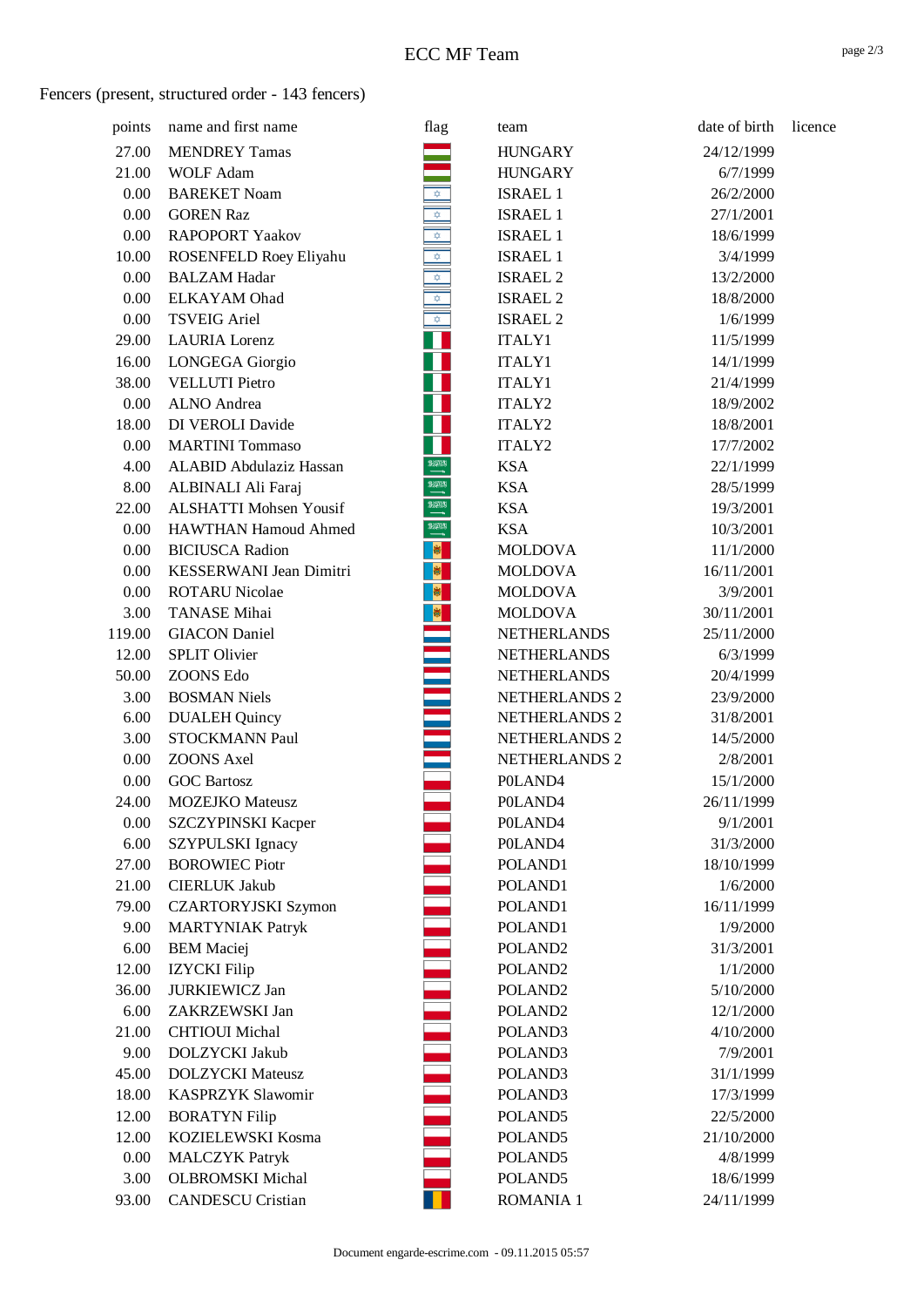## Fencers (present, structured order - 143 fencers)

| points | name and first name        | flag                      | team             | date of birth | licence |
|--------|----------------------------|---------------------------|------------------|---------------|---------|
| 10.00  | PIRVA Alexandru            |                           | <b>ROMANIA 1</b> | 21/7/2001     |         |
| 39.00  | <b>ROSU Silviu</b>         |                           | <b>ROMANIA 1</b> | 16/3/2000     |         |
| 19.00  | SIRB Alexandru             |                           | <b>ROMANIA 1</b> | 19/4/2001     |         |
| 14.00  | <b>IAMANDEI Dragos</b>     |                           | <b>ROMANIA 2</b> | 12/3/1999     |         |
| 3.00   | <b>IONICA</b> Andrei       |                           | <b>ROMANIA 2</b> | 13/2/2000     |         |
| 18.00  | POP Edwin                  |                           | <b>ROMANIA 2</b> | 19/12/2000    |         |
| 65.00  | DEMBA Ilja                 |                           | <b>RUS/LAT</b>   | 12/10/1999    |         |
| 3.00   | FILATOV German             |                           | <b>RUS/LAT</b>   | 3/3/1999      |         |
| 0.00   | <b>SAFONOV Platon</b>      |                           | <b>RUS/LAT</b>   | 16/5/2001     |         |
| 48.00  | <b>BORODACHEV Anton</b>    |                           | <b>RUSSIA 1</b>  | 23/3/2000     |         |
| 146.00 | <b>BORODACHEV Kirill</b>   |                           | RUSSIA 1         | 23/3/2000     |         |
| 72.00  | <b>GAINULLIN Danil</b>     |                           | <b>RUSSIA1</b>   | 30/3/1999     |         |
| 42.00  | SPORYSHEV Nikita           |                           | <b>RUSSIA1</b>   | 30/11/1999    |         |
| 113.00 | <b>BARMAKOV</b> Bogdan     |                           | <b>RUSSIA 2</b>  | 14/4/1999     |         |
| 12.00  | <b>KADYROV Alym</b>        |                           | <b>RUSSIA2</b>   | 29/7/1999     |         |
| 39.00  | <b>MYLNIKOV Vladislav</b>  |                           | <b>RUSSIA2</b>   | 12/9/2000     |         |
| 45.00  | <b>TROSHIN</b> Ivan        |                           | <b>RUSSIA2</b>   | 12/4/2000     |         |
| 3.00   | <b>BOVT Nikita</b>         |                           | <b>RUSSIA 3</b>  | 19/12/1999    |         |
| 0.00   | <b>CHERNYSH Artemii</b>    |                           | <b>RUSSIA 3</b>  | 21/2/2000     |         |
| 3.00   | <b>ISHEEV Konstantin</b>   |                           | <b>RUSSIA 3</b>  | 19/3/1999     |         |
| 0.00   | <b>BAZULEV Vadim</b>       |                           | <b>RUSSIA 4</b>  | 20/8/2001     |         |
| 0.00   | <b>DANILICHEV</b> Ignat    |                           | <b>RUSSIA 4</b>  | 4/5/2001      |         |
| 0.00   | <b>VOLKONSKII Petr</b>     |                           | <b>RUSSIA 4</b>  | 28/1/2001     |         |
| 6.00   | FEDOROV Daniil             |                           | <b>RUSSIA 5</b>  | 17/4/2001     |         |
| 9.00   | PRILUTSKII Kirill          |                           | <b>RUSSIA 5</b>  | 2/3/1999      |         |
| 9.00   | <b>VERIGIN Vladimir</b>    |                           | <b>RUSSIA 5</b>  | 12/11/2000    |         |
| 0.00   | <b>COROVIC Lazar</b>       |                           | <b>SERBIA 1</b>  | 2/8/2001      |         |
| 15.00  | <b>CUK Veljko</b>          |                           | <b>SERBIA 1</b>  | 26/1/2000     |         |
| 2.00   | <b>CURCIC Milan</b>        |                           | <b>SERBIA 1</b>  | 27/10/1999    |         |
| 8.00   | PELEKSIC Vladimir          |                           | <b>SERBIA 1</b>  | 13/6/1999     |         |
| 7.00   | <b>BEKBULAT</b> Gorkem     | $\mathsf{C}^{\star}$      | TURKEY1          | 10/9/1999     |         |
| 8.00   | DORTBUDAK Yigit Ali        | $\mathsf{C}^\star$        | TURKEY1          | 2/1/1999      |         |
| 4.00   | <b>KULCU Turhan Berke</b>  | $C^*$                     | TURKEY1          | 7/8/2000      |         |
| 22.00  | SAY Amil Efe               | $\mathsf{C}^\star$        | TURKEY1          | 14/1/1999     |         |
| 0.00   | <b>CETINEL Baha Baykal</b> | $\mathsf{C}^\star$        | TURKEY2          | 15/4/2002     |         |
| 0.00   | <b>EYUPOGLU Alp</b>        | $\overline{\mathsf{C}^*}$ | TURKEY2          | 29/1/2002     |         |
| 4.00   | <b>OZYALCIN Utku</b>       | $\overline{C^*}$          | TURKEY2          | 4/9/2002      |         |
| 0.00   | <b>TUNCER Poyraz</b>       | $\mathsf{C}^*$            | TURKEY2          | 12/5/2003     |         |
| 6.00   | <b>FORTUNA Robert</b>      |                           | UKRAINE1         | 22/9/1999     |         |
| 0.00   | HOYDA Danyyil              |                           | <b>UKRAINE1</b>  | 20/2/2000     |         |
| 0.00   | <b>IURIN</b> Igor          |                           | <b>UKRAINE1</b>  | 17/10/2000    |         |
| 0.00   | <b>BULAVA</b> Semen        |                           | <b>UKRAINE2</b>  | 25/7/2001     |         |
| 0.00   | LAZARENKO Ievgen           |                           | <b>UKRAINE2</b>  | 20/11/2003    |         |
| 0.00   | ROMASHCHENKO Bohdan        |                           | <b>UKRAINE2</b>  | 24/4/2000     |         |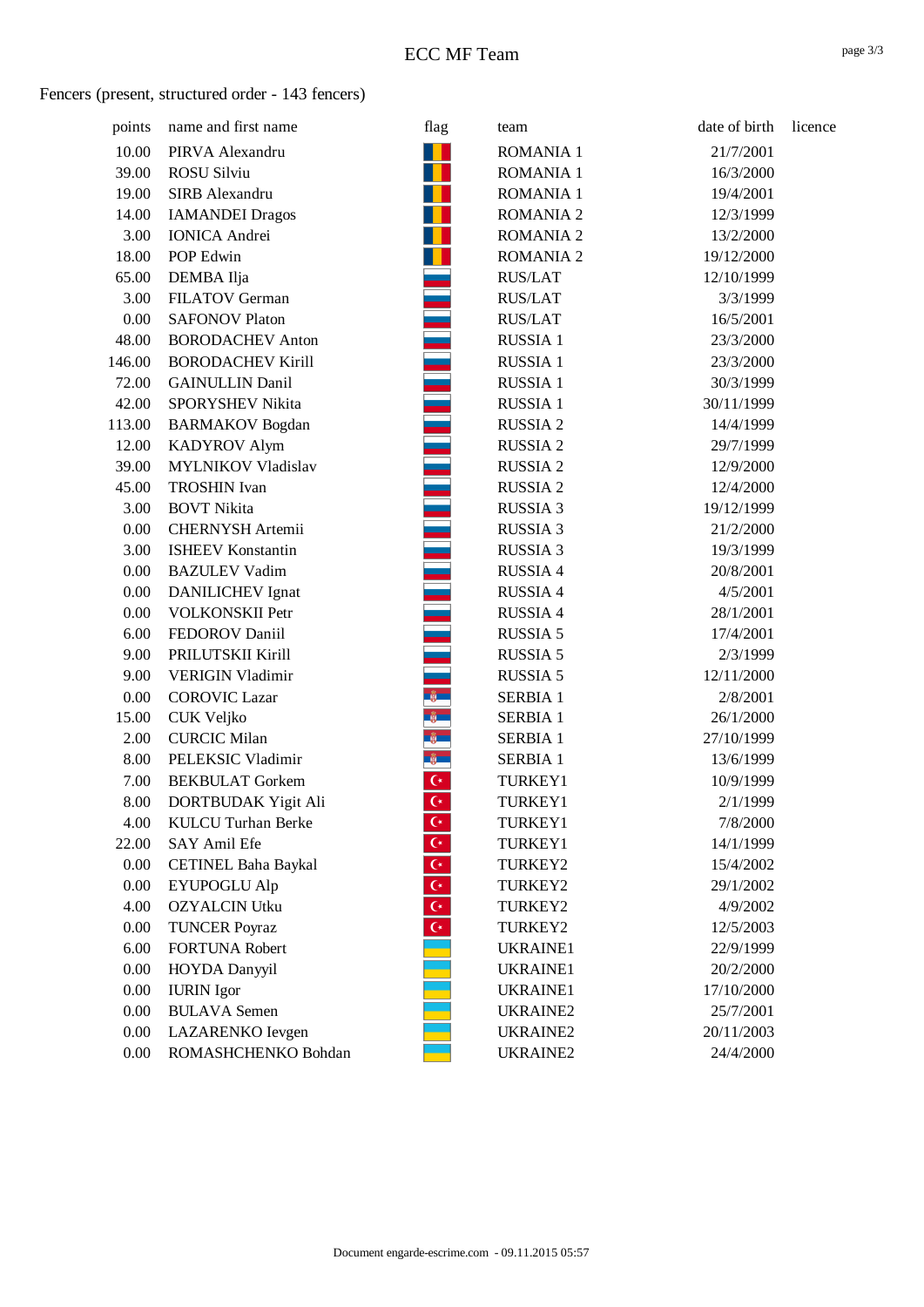Technical directory

Richard MARTIN DI Birgit GRASNEK Johann LOTTSPEICH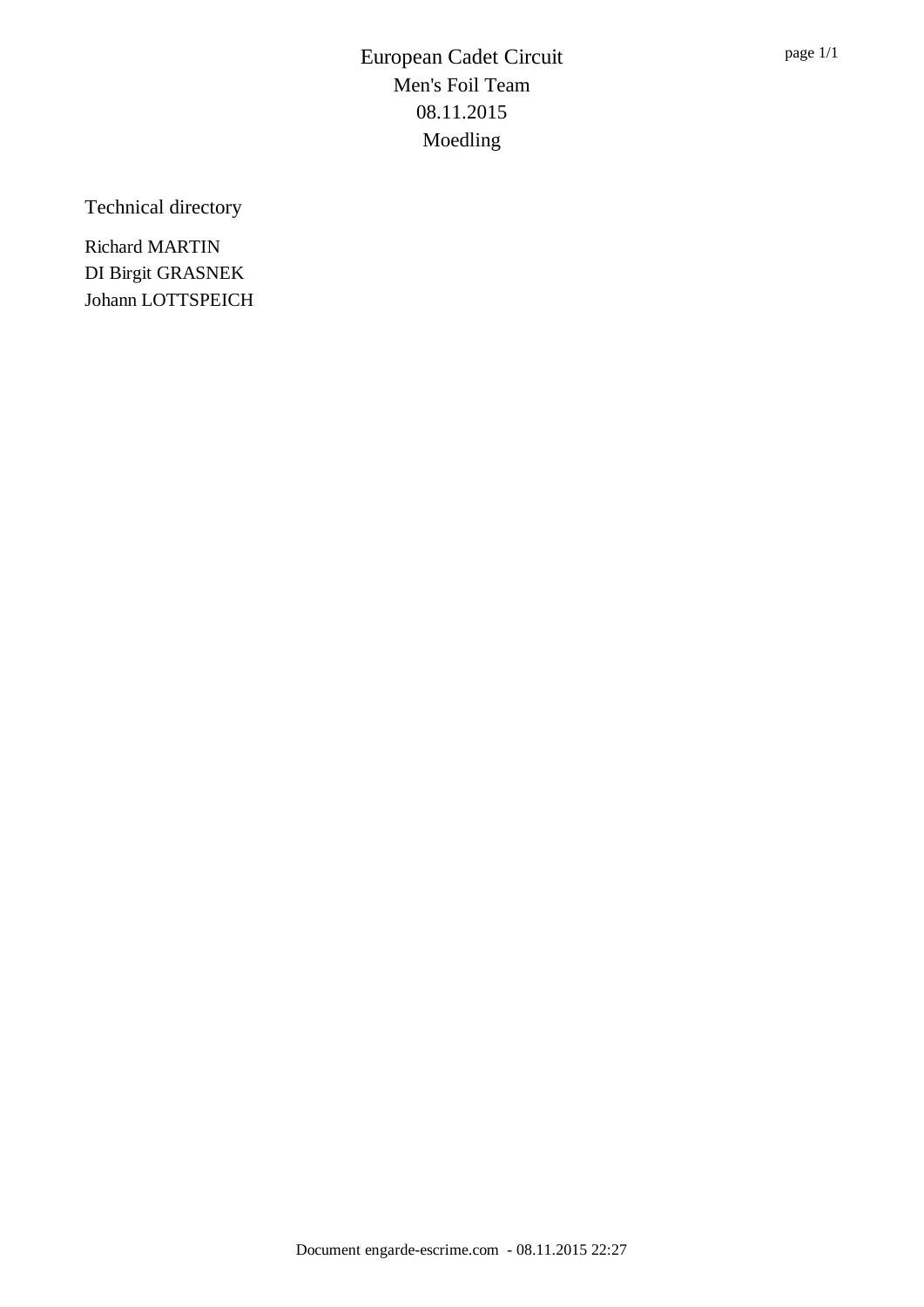Formula of the competition

\_\_\_\_\_\_\_\_\_\_\_\_\_\_\_\_\_\_\_\_\_\_\_\_\_\_\_\_\_\_\_\_\_

Direct elimination : 39 teams

Direct elimination

Match for third place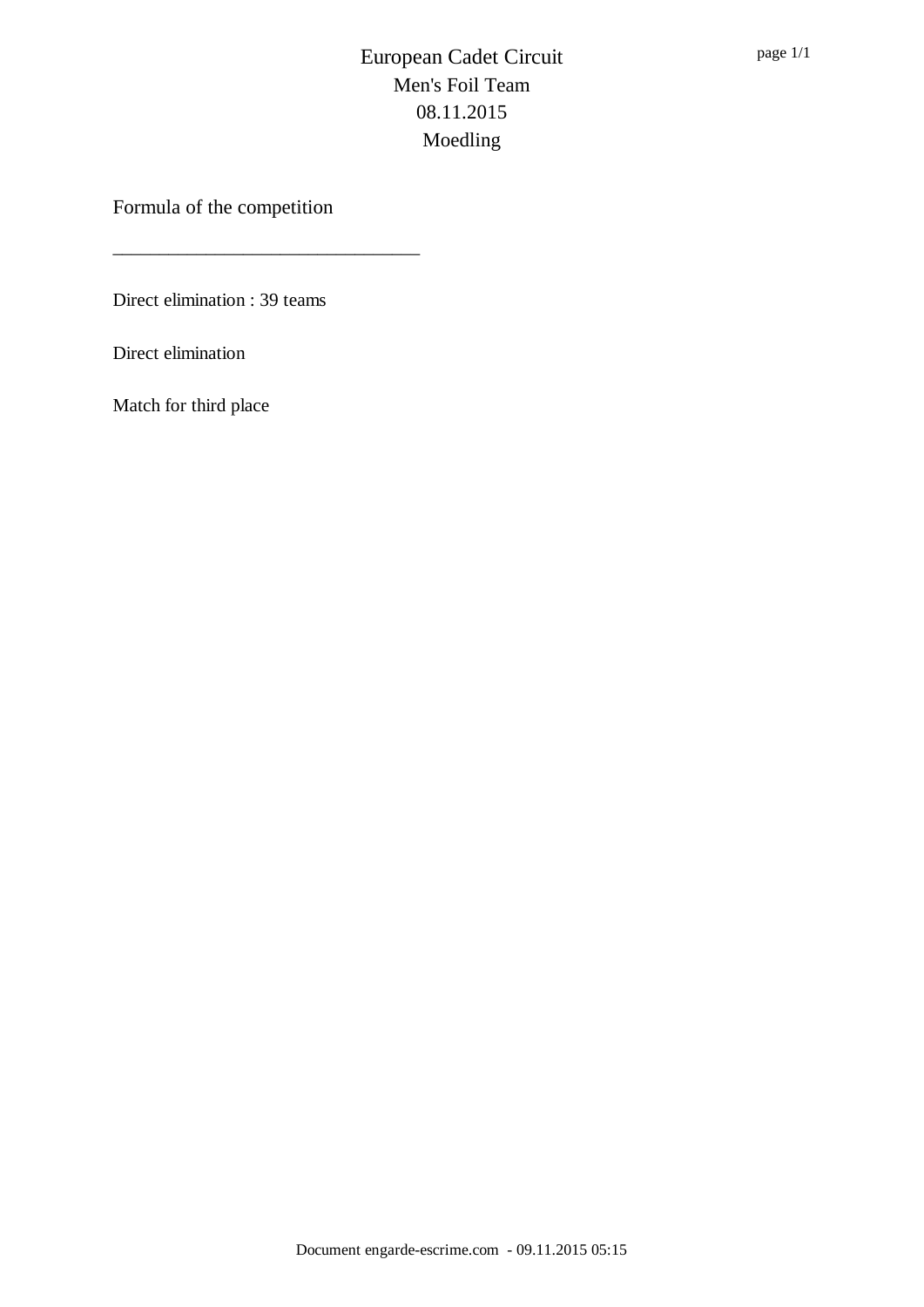## ECC MF Team page 1/2

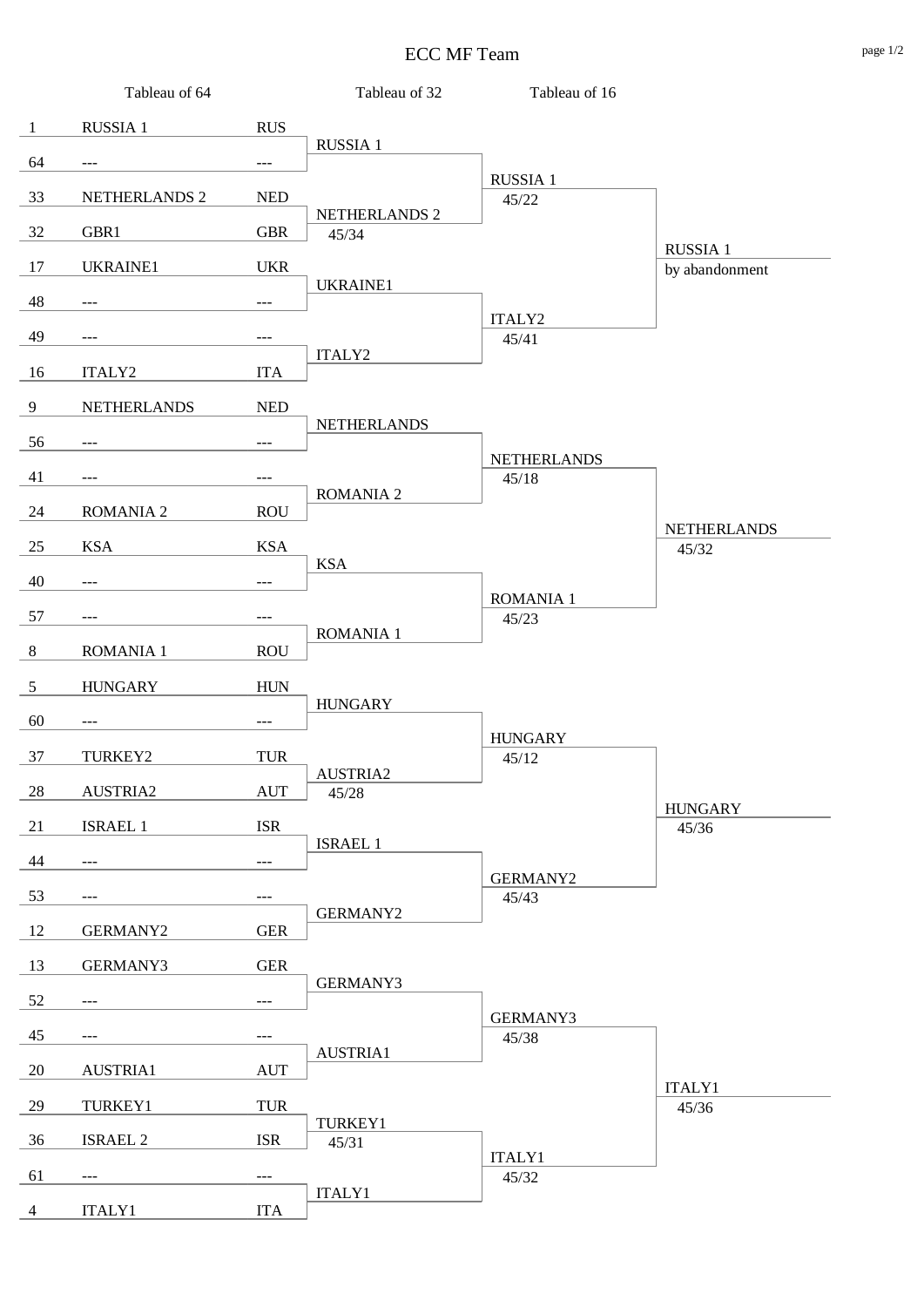## ECC MF Team page 2/2

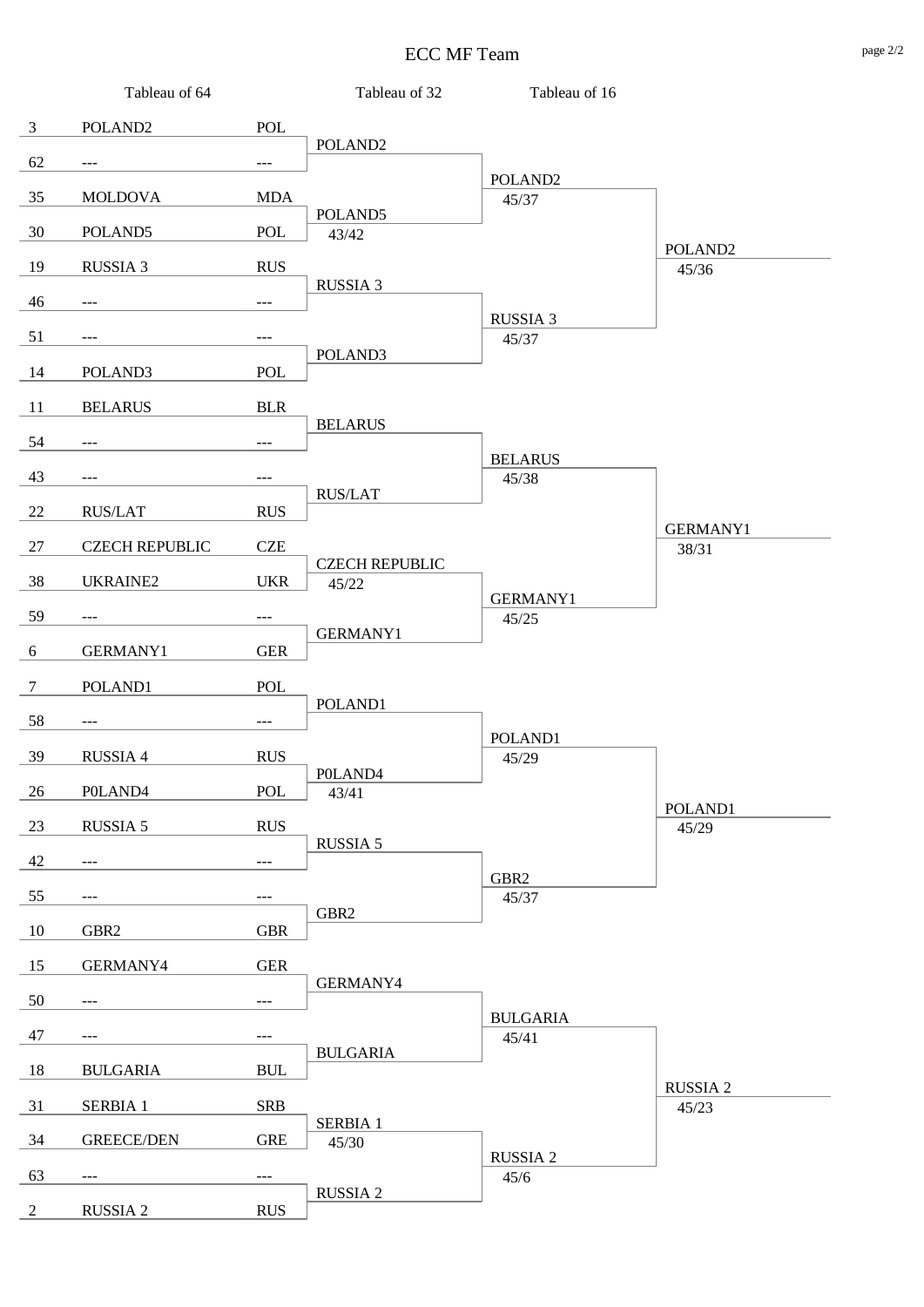



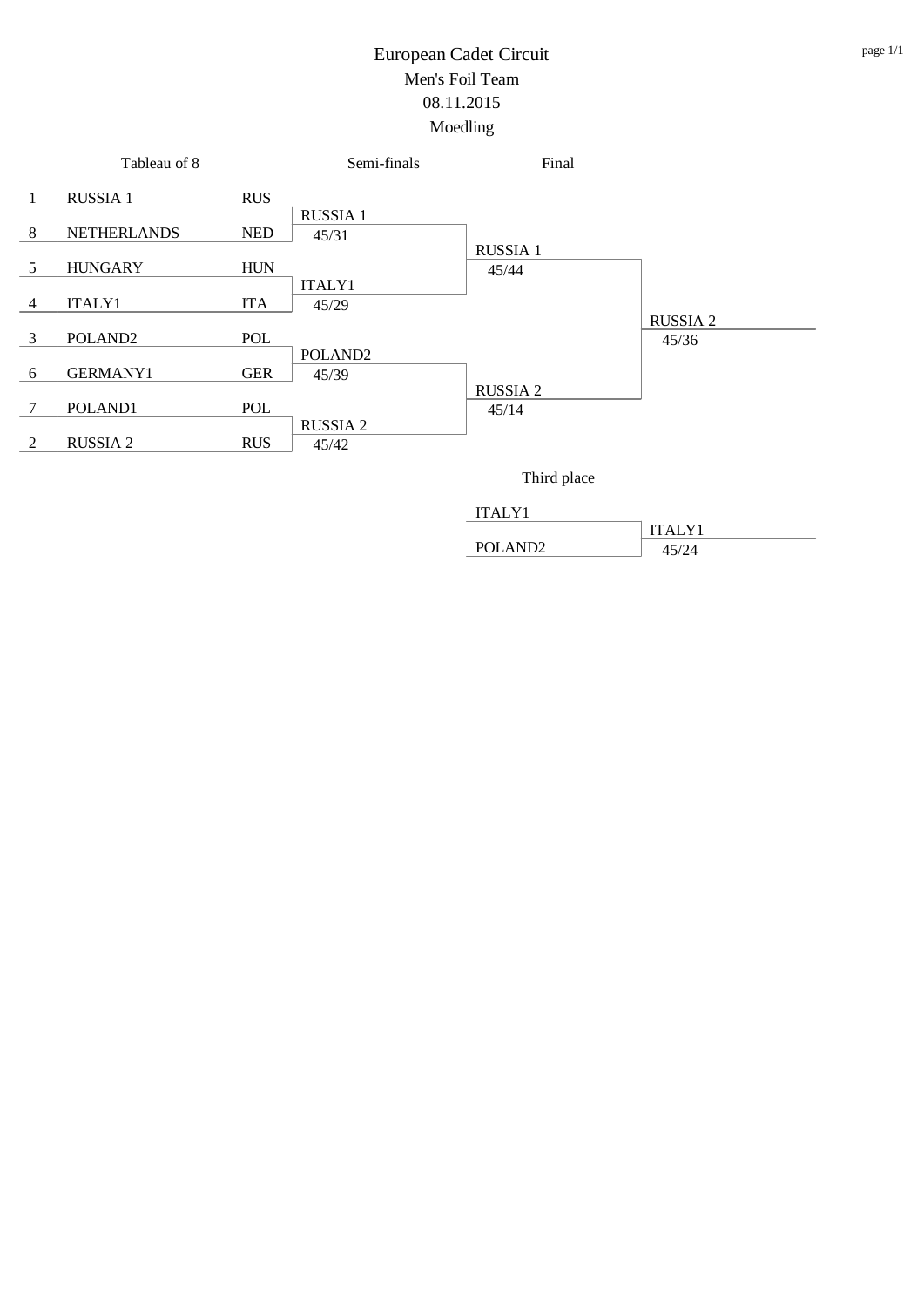#### Tableau of 64

## GBR1 - NETHERLANDS 2

| Name                  | <b>Hits</b>    | Score | Score | <b>Hits</b>    | Name                  |
|-----------------------|----------------|-------|-------|----------------|-----------------------|
| <b>LAW Robert</b>     | 5              | 5     | 3     | 3              | <b>ZOONS</b> Axel     |
| <b>ATTIAS Ben</b>     | 5              | 10    | 7     | $\overline{4}$ | <b>DUALEH Quincy</b>  |
| <b>HOWLETT Edmund</b> | 5              | 15    | 8     | 1              | <b>STOCKMANN Paul</b> |
| <b>ATTIAS Ben</b>     | $\mathfrak{D}$ | 17    | 20    | 12             | ZOONS Axel            |
| <b>LAW Robert</b>     | $\overline{2}$ | 19    | 25    | 5              | <b>STOCKMANN Paul</b> |
| <b>HOWLETT Edmund</b> | 3              | 22    | 30    | 5              | <b>DUALEH Quincy</b>  |
| <b>ATTIAS Ben</b>     | 4              | 26    | 35    | 5              | <b>STOCKMANN Paul</b> |
| <b>HOWLETT Edmund</b> | 8              | 34    | 40    | 5              | <b>ZOONS</b> Axel     |
| <b>LAW Robert</b>     | $\theta$       | 34    | 45    | 5              | <b>DUALEH Quincy</b>  |

### AUSTRIA2 - TURKEY2

| Name                     | <b>Hits</b> | Score | Score          | <b>Hits</b>              | Name                 |
|--------------------------|-------------|-------|----------------|--------------------------|----------------------|
| <b>STIPKOVITS Philip</b> | 5           | 5     | $\overline{2}$ | $\overline{2}$           | <b>TUNCER Poyraz</b> |
| <b>HRUBESCH Simon</b>    | 5           | 10    | 8              | 6                        | <b>OZYALCIN Utku</b> |
| <b>HUTHMANN Eric</b>     | 5           | 15    | 11             | 3                        | <b>EYUPOGLU Alp</b>  |
| <b>STIPKOVITS Philip</b> | 5           | 20    | 13             | $\overline{\mathcal{L}}$ | <b>OZYALCIN Utku</b> |
| <b>HUTHMANN Eric</b>     | 5           | 25    | 17             | $\overline{4}$           | <b>TUNCER Poyraz</b> |
| <b>HRUBESCH Simon</b>    | 5           | 30    | 17             | $\Omega$                 | <b>EYUPOGLU Alp</b>  |
| <b>HUTHMANN Eric</b>     | 5           | 35    | 21             | $\overline{4}$           | <b>OZYALCIN Utku</b> |
| <b>STIPKOVITS Philip</b> | 5           | 40    | 27             | 6                        | <b>EYUPOGLU Alp</b>  |
| <b>HRUBESCH Simon</b>    | 5           | 45    | 28             | 1                        | <b>TUNCER Poyraz</b> |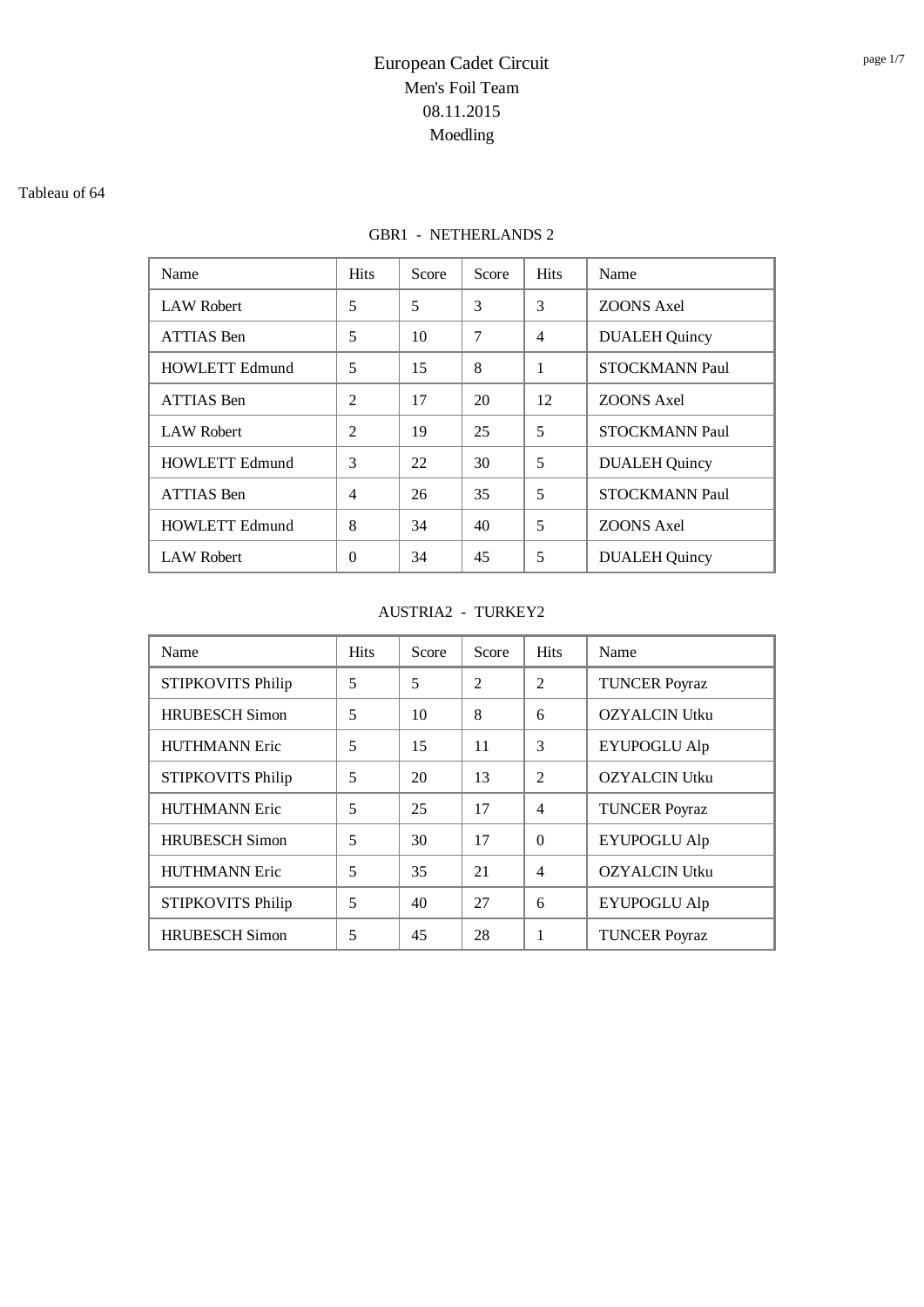#### Tableau of 64

## ISRAEL 2 - TURKEY1

| Name                | <b>Hits</b>    | Score          | Score | <b>Hits</b>    | Name                   |
|---------------------|----------------|----------------|-------|----------------|------------------------|
| <b>TSVEIG Ariel</b> | 2              | $\overline{2}$ | 5     | 5              | <b>SAY Amil Efe</b>    |
| <b>BALZAM Hadar</b> | 5              | 7              | 9     | $\overline{4}$ | <b>BEKBULAT</b> Gorkem |
| ELKAYAM Ohad        | 6              | 13             | 14    | 5              | DORTBUDAK Yigit Ali    |
| <b>TSVEIG Ariel</b> | $\mathfrak{D}$ | 15             | 18    | $\overline{4}$ | <b>BEKBULAT</b> Gorkem |
| ELKAYAM Ohad        | $\Omega$       | 15             | 25    | $\overline{7}$ | <b>SAY Amil Efe</b>    |
| <b>BALZAM Hadar</b> | 5              | 20             | 27    | $\overline{2}$ | DORTBUDAK Yigit Ali    |
| ELKAYAM Ohad        | 5              | 25             | 35    | 8              | <b>BEKBULAT</b> Gorkem |
| <b>TSVEIG Ariel</b> | $\overline{4}$ | 29             | 40    | 5              | DORTBUDAK Yigit Ali    |
| <b>BALZAM Hadar</b> | $\mathfrak{D}$ | 31             | 45    | 5              | <b>SAY Amil Efe</b>    |

### POLAND5 - MOLDOVA

| Name                  | <b>Hits</b>    | Score          | Score | <b>Hits</b>    | Name                   |
|-----------------------|----------------|----------------|-------|----------------|------------------------|
| <b>BORATYN Filip</b>  | $\overline{c}$ | $\mathfrak{D}$ | 5     | 5              | <b>TANASE Mihai</b>    |
| <b>MALCZYK Patryk</b> | 8              | 10             | 6     | 1              | <b>BICIUSCA Radion</b> |
| KOZIELEWSKI Kosma     | 5              | 15             | 10    | $\overline{4}$ | <b>ROTARU Nicolae</b>  |
| <b>BORATYN Filip</b>  | 5              | 20             | 14    | $\overline{4}$ | <b>BICIUSCA Radion</b> |
| KOZIELEWSKI Kosma     | $\overline{c}$ | 22             | 25    | 11             | TANASE Mihai           |
| <b>MALCZYK</b> Patryk | 5              | 27             | 30    | 5              | <b>ROTARU Nicolae</b>  |
| KOZIELEWSKI Kosma     | $\overline{4}$ | 31             | 32    | $\mathfrak{D}$ | <b>BICIUSCA Radion</b> |
| <b>BORATYN Filip</b>  | $\overline{c}$ | 33             | 40    | 8              | <b>ROTARU Nicolae</b>  |
| <b>MALCZYK</b> Patryk | 10             | 43             | 42    | $\mathfrak{D}$ | TANASE Mihai           |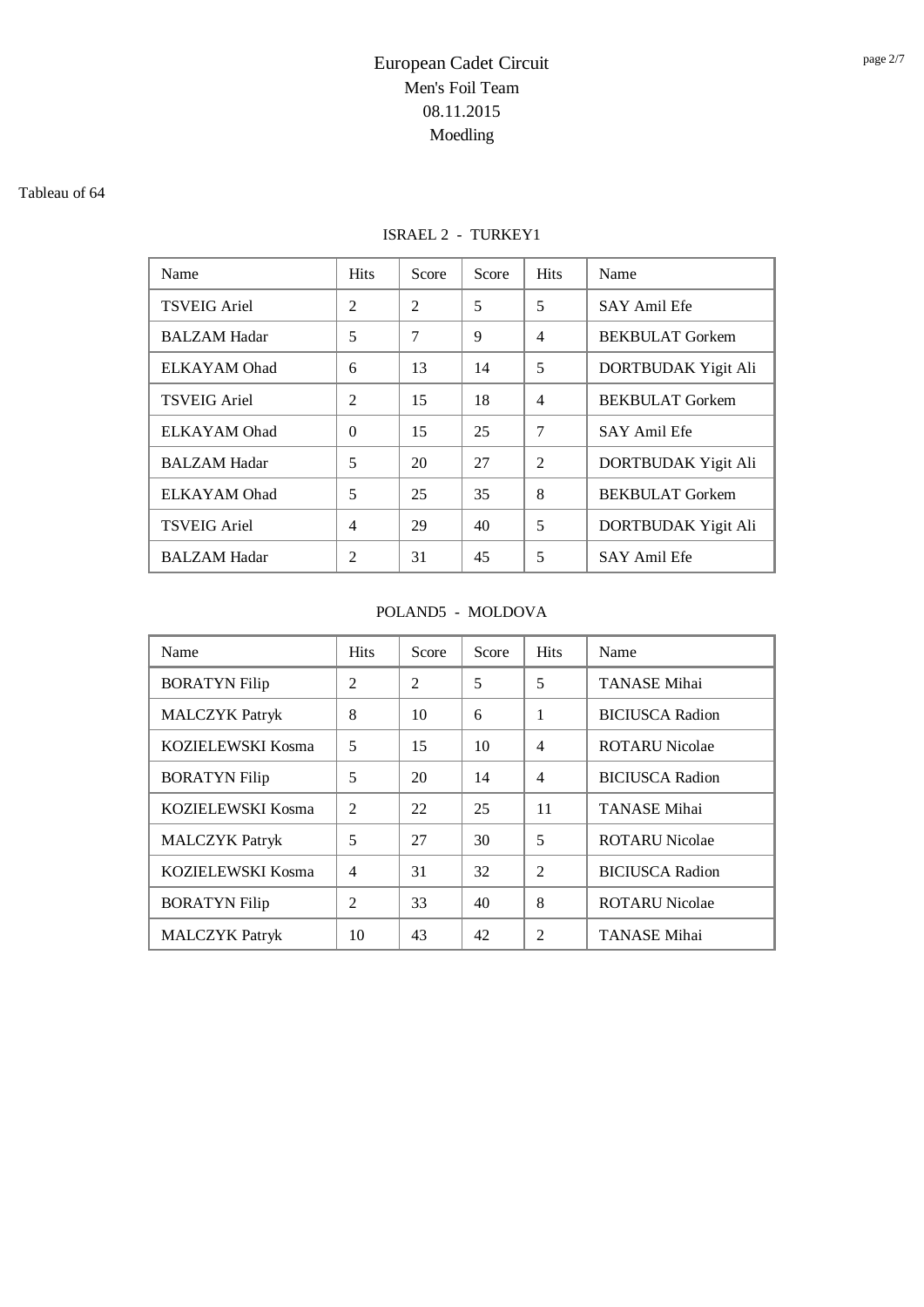#### Tableau of 64

## UKRAINE2 - CZECH REPUBLIC

| Name                | <b>Hits</b>    | Score    | Score | <b>Hits</b>    | Name                  |
|---------------------|----------------|----------|-------|----------------|-----------------------|
| LAZARENKO Ievgen    | $\Omega$       | $\Omega$ | 5     | 5              | <b>KONIG Robert</b>   |
| ROMASHCHENKO Bohda  | $\overline{4}$ | 4        | 9     | $\overline{4}$ | <b>TESARIK Daniel</b> |
| <b>BULAVA</b> Semen | 3              | 7        | 15    | 6              | <b>TOTUSEK Marek</b>  |
| LAZARENKO Ievgen    | $\mathfrak{D}$ | 9        | 20    | 5              | <b>TESARIK Daniel</b> |
| <b>BULAVA</b> Semen | $\Omega$       | 9        | 25    | 5              | <b>KONIG Robert</b>   |
| ROMASHCHENKO Bohda  | $\Omega$       | 9        | 30    | 5              | <b>TOTUSEK Marek</b>  |
| <b>BULAVA</b> Semen | 8              | 17       | 34    | $\overline{4}$ | <b>TESARIK Daniel</b> |
| LAZARENKO Ievgen    | 5              | 22       | 40    | 6              | <b>TOTUSEK Marek</b>  |
| ROMASHCHENKO Bohda  | $\Omega$       | 22       | 45    | 5              | <b>KONIG Robert</b>   |

### P0LAND4 - RUSSIA 4

| Name                    | <b>Hits</b> | Score | Score          | <b>Hits</b>    | Name                    |
|-------------------------|-------------|-------|----------------|----------------|-------------------------|
| <b>GOC Bartosz</b>      | 5           | 5     | $\overline{2}$ | $\overline{2}$ | <b>VOLKONSKII Petr</b>  |
| <b>MOZEJKO</b> Mateusz  | 5           | 10    | 3              | 1              | <b>DANILICHEV</b> Ignat |
| <b>SZYPULSKI</b> Ignacy | 5           | 15    | 7              | $\overline{4}$ | <b>BAZULEV Vadim</b>    |
| <b>GOC Bartosz</b>      | 5           | 20    | 12             | 5              | <b>DANILICHEV</b> Ignat |
| SZYPULSKI Ignacy        | 3           | 23    | 23             | 11             | <b>VOLKONSKII Petr</b>  |
| <b>MOZEJKO</b> Mateusz  | 3           | 26    | 30             | 7              | <b>BAZULEV Vadim</b>    |
| SZYPULSKI Ignacy        | 6           | 32    | 35             | 5              | DANILICHEV Ignat        |
| <b>GOC Bartosz</b>      | 6           | 38    | 39             | $\overline{4}$ | <b>BAZULEV Vadim</b>    |
| <b>MOZEJKO</b> Mateusz  | 5           | 43    | 41             | 2              | <b>VOLKONSKII Petr</b>  |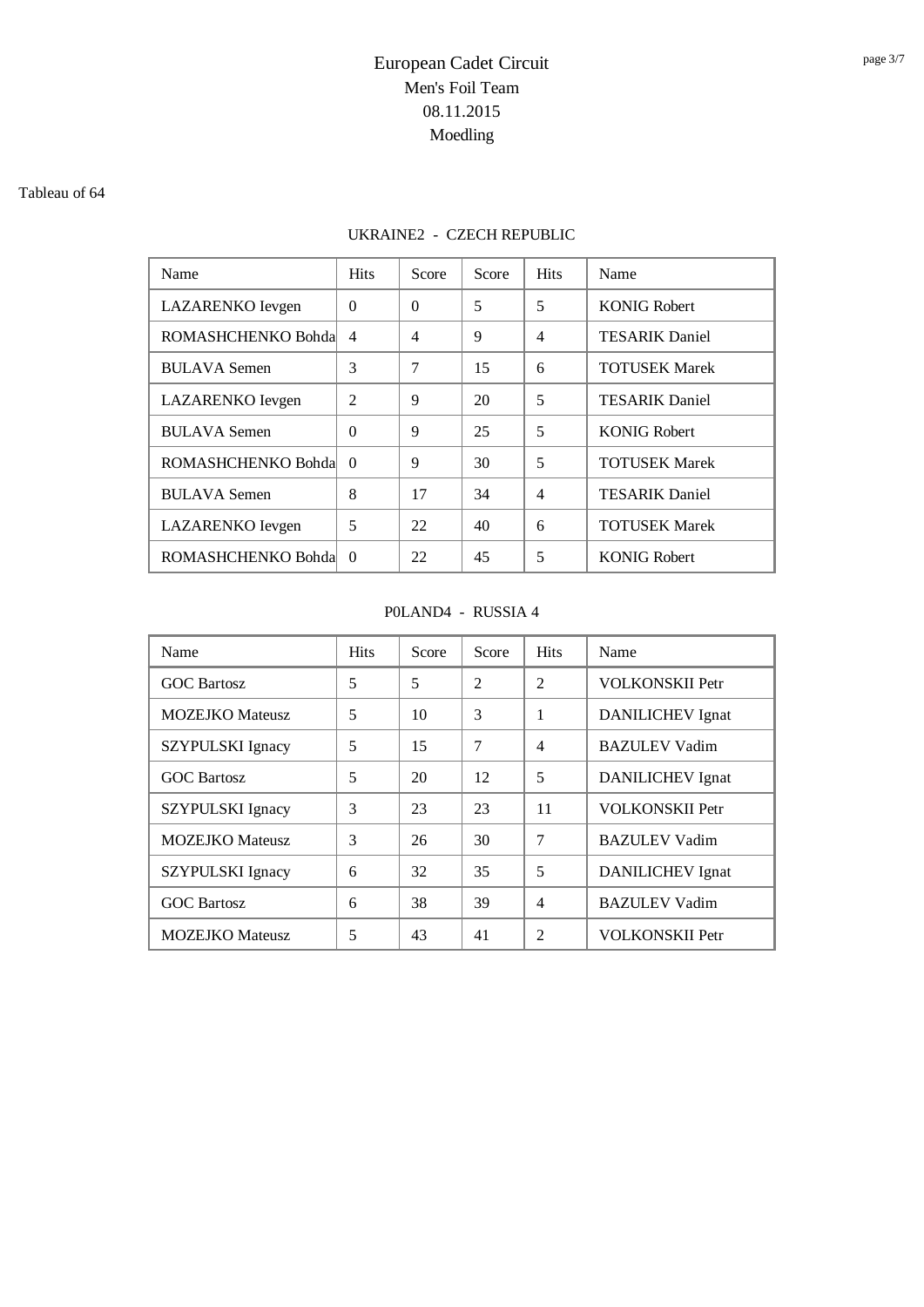#### Tableau of 64

## GREECE/DEN - SERBIA 1

| Name                       | <b>Hits</b>    | Score    | Score | <b>Hits</b>    | Name                 |
|----------------------------|----------------|----------|-------|----------------|----------------------|
| <b>VALEUR Maxim</b>        | $\Omega$       | $\theta$ | 5     | 5              | PELEKSIC Vladimir    |
| <b>MOSCHOPOULOS Dimitr</b> |                | 1        | 10    | 5              | <b>CUK Veljko</b>    |
| <b>MPANTIKIS Aggelos</b>   | $\overline{4}$ | 5        | 15    | 5              | <b>COROVIC Lazar</b> |
| <b>MOSCHOPOULOS Dimitr</b> |                | 6        | 20    | 5              | PELEKSIC Vladimir    |
| <b>VALEUR Maxim</b>        | 19             | 25       | 24    | $\overline{4}$ | <b>COROVIC Lazar</b> |
| <b>MPANTIKIS Aggelos</b>   | $\mathfrak{D}$ | 27       | 30    | 6              | CUK Veljko           |
| <b>MOSCHOPOULOS Dimitr</b> |                | 28       | 35    | 5              | <b>COROVIC Lazar</b> |
| <b>MPANTIKIS Aggelos</b>   | $\Omega$       | 28       | 40    | 5              | PELEKSIC Vladimir    |
| <b>VALEUR Maxim</b>        | $\mathfrak{D}$ | 30       | 45    | 5              | CUK Veljko           |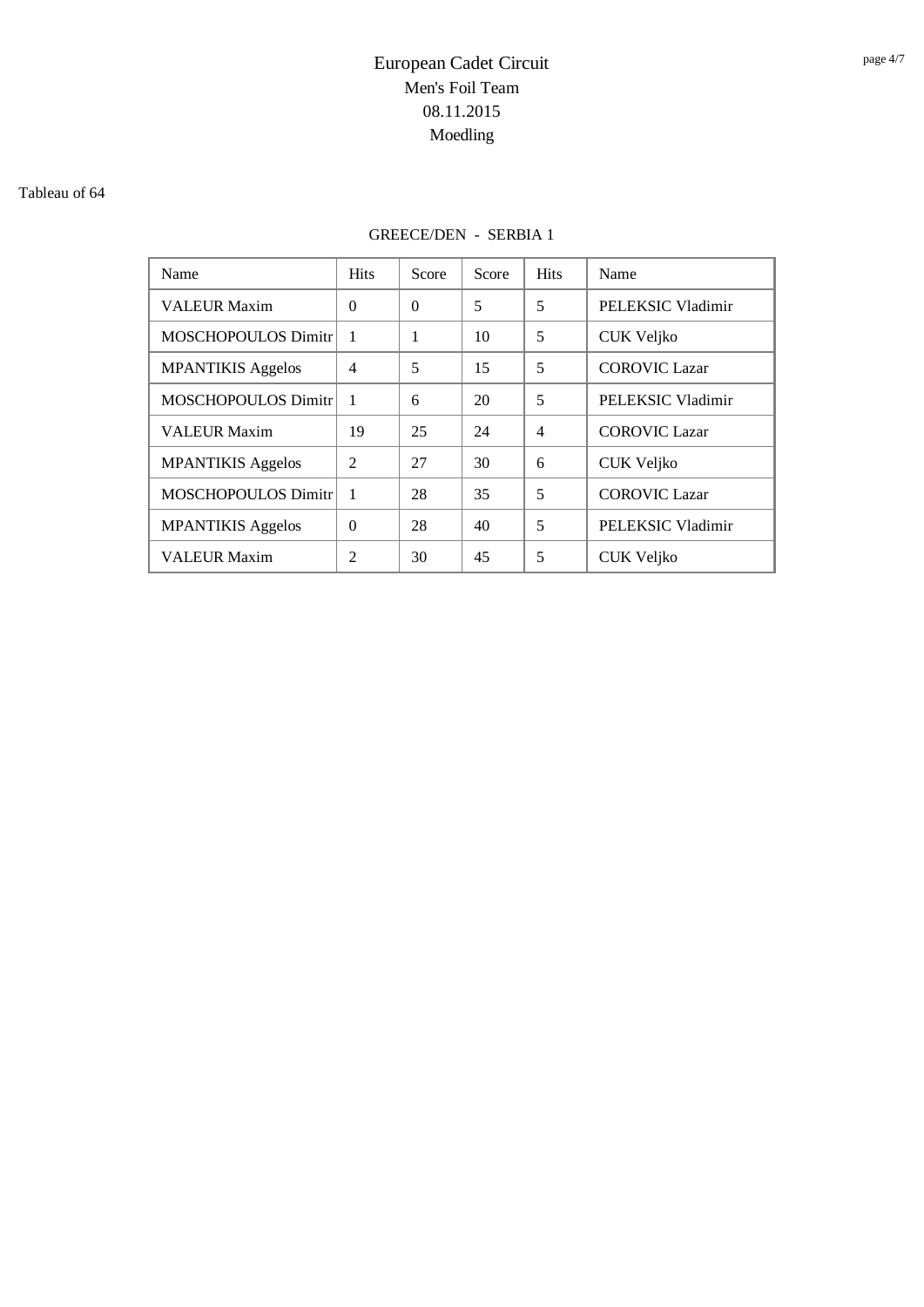#### Tableau of 32

## NETHERLANDS 2 - RUSSIA 1

| Name                  | <b>Hits</b>    | Score    | Score | <b>Hits</b> | Name                     |
|-----------------------|----------------|----------|-------|-------------|--------------------------|
| <b>ZOONS Axel</b>     | $\theta$       | $\Omega$ | 5     | 5           | <b>BORODACHEV Kirill</b> |
| <b>DUALEH Quincy</b>  | 3              | 3        | 10    | 5           | <b>GAINULLIN Danil</b>   |
| <b>STOCKMANN Paul</b> | $\mathfrak{D}$ | 5        | 15    | 5           | <b>BORODACHEV Anton</b>  |
| <b>ZOONS Axel</b>     | 1              | 6        | 20    | 5           | <b>GAINULLIN Danil</b>   |
| <b>STOCKMANN Paul</b> | $\overline{2}$ | 8        | 25    | 5           | <b>BORODACHEV Kirill</b> |
| <b>DUALEH Quincy</b>  | 7              | 15       | 30    | 5           | <b>BORODACHEV Anton</b>  |
| <b>STOCKMANN Paul</b> | 4              | 19       | 35    | 5           | <b>GAINULLIN</b> Danil   |
| <b>ZOONS Axel</b>     | $\mathfrak{D}$ | 21       | 40    | 5           | <b>BORODACHEV Anton</b>  |
| <b>DUALEH</b> Quincy  | 1              | 22       | 45    | 5           | <b>BORODACHEV Kirill</b> |

### ITALY2 - UKRAINE1

| Name                    | <b>Hits</b>    | Score | Score          | <b>Hits</b>    | Name                  |
|-------------------------|----------------|-------|----------------|----------------|-----------------------|
| ALNO Andrea             | 5              | 5     | $\overline{4}$ | $\overline{4}$ | <b>HOYDA Danyyil</b>  |
| DI VEROLI Davide        | 1              | 6     | $\overline{4}$ | $\Omega$       | <b>IURIN</b> Igor     |
| <b>MARTINI</b> Tommaso  | 1              | 7     | 13             | 9              | <b>FORTUNA Robert</b> |
| ALNO Andrea             | 3              | 10    | 19             | 6              | <b>IURIN</b> Igor     |
| <b>MARTINI</b> Tommaso  | 5              | 15    | 25             | 6              | <b>HOYDA</b> Danyyil  |
| DI VEROLI Davide        | $\overline{4}$ | 19    | 30             | 5              | <b>FORTUNA Robert</b> |
| <b>MARTINI</b> Tommaso  | 11             | 30    | 33             | 3              | <b>IURIN</b> Igor     |
| ALNO Andrea             | 5              | 35    | 39             | 6              | <b>FORTUNA Robert</b> |
| <b>DI VEROLI Davide</b> | 10             | 45    | 41             | 2              | <b>HOYDA</b> Danyyil  |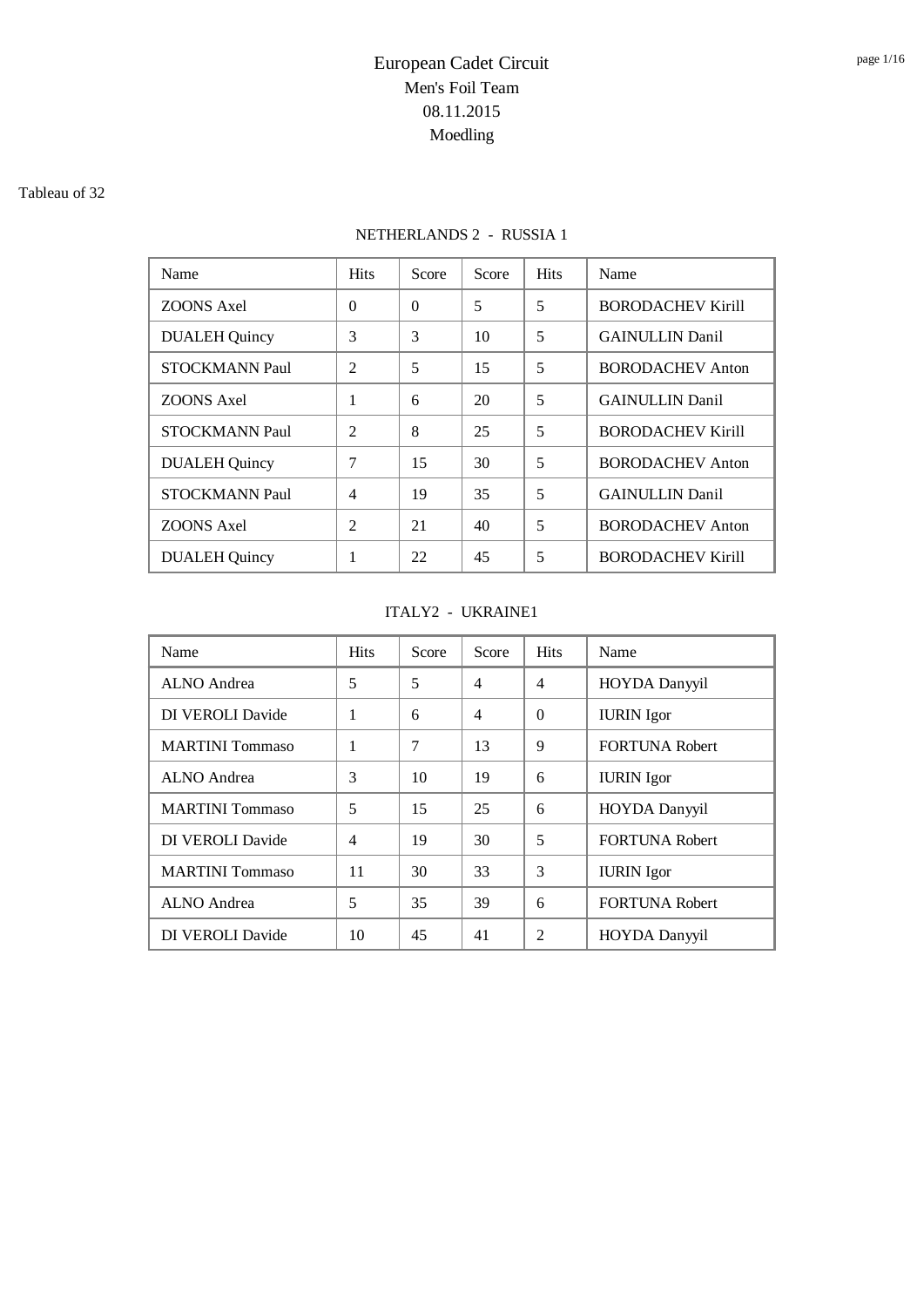#### Tableau of 32

## ROMANIA 2 - NETHERLANDS

| Name                   | <b>Hits</b>    | Score          | Score | <b>Hits</b> | Name                 |
|------------------------|----------------|----------------|-------|-------------|----------------------|
| POP Edwin              | $\overline{2}$ | $\mathfrak{D}$ | 5     | 5           | ZOONS Edo            |
| <b>IONICA</b> Andrei   | 1              | 3              | 10    | 5           | <b>GIACON</b> Daniel |
| <b>IAMANDEI</b> Dragos | $\Omega$       | 3              | 15    | 5           | <b>SPLIT Olivier</b> |
| POP Edwin              | 3              | 6              | 20    | 5           | <b>GIACON</b> Daniel |
| <b>IAMANDEI</b> Dragos | $\overline{4}$ | 10             | 25    | 5           | ZOONS Edo            |
| <b>IONICA</b> Andrei   | 1              | 11             | 30    | 5           | <b>SPLIT Olivier</b> |
| <b>IAMANDEI</b> Dragos | 1              | 12             | 35    | 5           | <b>GIACON</b> Daniel |
| POP Edwin              | $\overline{c}$ | 14             | 40    | 5           | <b>SPLIT Olivier</b> |
| <b>IONICA</b> Andrei   | 4              | 18             | 45    | 5           | ZOONS Edo            |

### ROMANIA 1 - KSA

| Name                     | <b>Hits</b> | Score | Score    | <b>Hits</b>    | Name                   |
|--------------------------|-------------|-------|----------|----------------|------------------------|
| <b>ROSU Silviu</b>       | 5           | 5     | $\Omega$ | $\Omega$       | ALSHATTI Mohsen Yousi  |
| <b>CANDESCU</b> Cristian | 5           | 10    | $\Omega$ | $\Omega$       | ALABID Abdulaziz Hassa |
| PIRVA Alexandru          | 5           | 15    | 7        | 7              | ALBINALI Ali Faraj     |
| <b>ROSU Silviu</b>       | 5           | 20    | 9        | $\mathfrak{D}$ | ALABID Abdulaziz Hassa |
| PIRVA Alexandru          | 5           | 25    | 9        | $\Omega$       | ALSHATTI Mohsen Yousi  |
| <b>CANDESCU</b> Cristian | 5           | 30    | 10       | 1              | ALBINALI Ali Faraj     |
| PIRVA Alexandru          | 5           | 35    | 16       | 6              | ALABID Abdulaziz Hassa |
| <b>ROSU Silviu</b>       | 5           | 40    | 20       | $\overline{4}$ | ALBINALI Ali Faraj     |
| <b>CANDESCU</b> Cristian | 5           | 45    | 23       | 3              | ALSHATTI Mohsen Yousi  |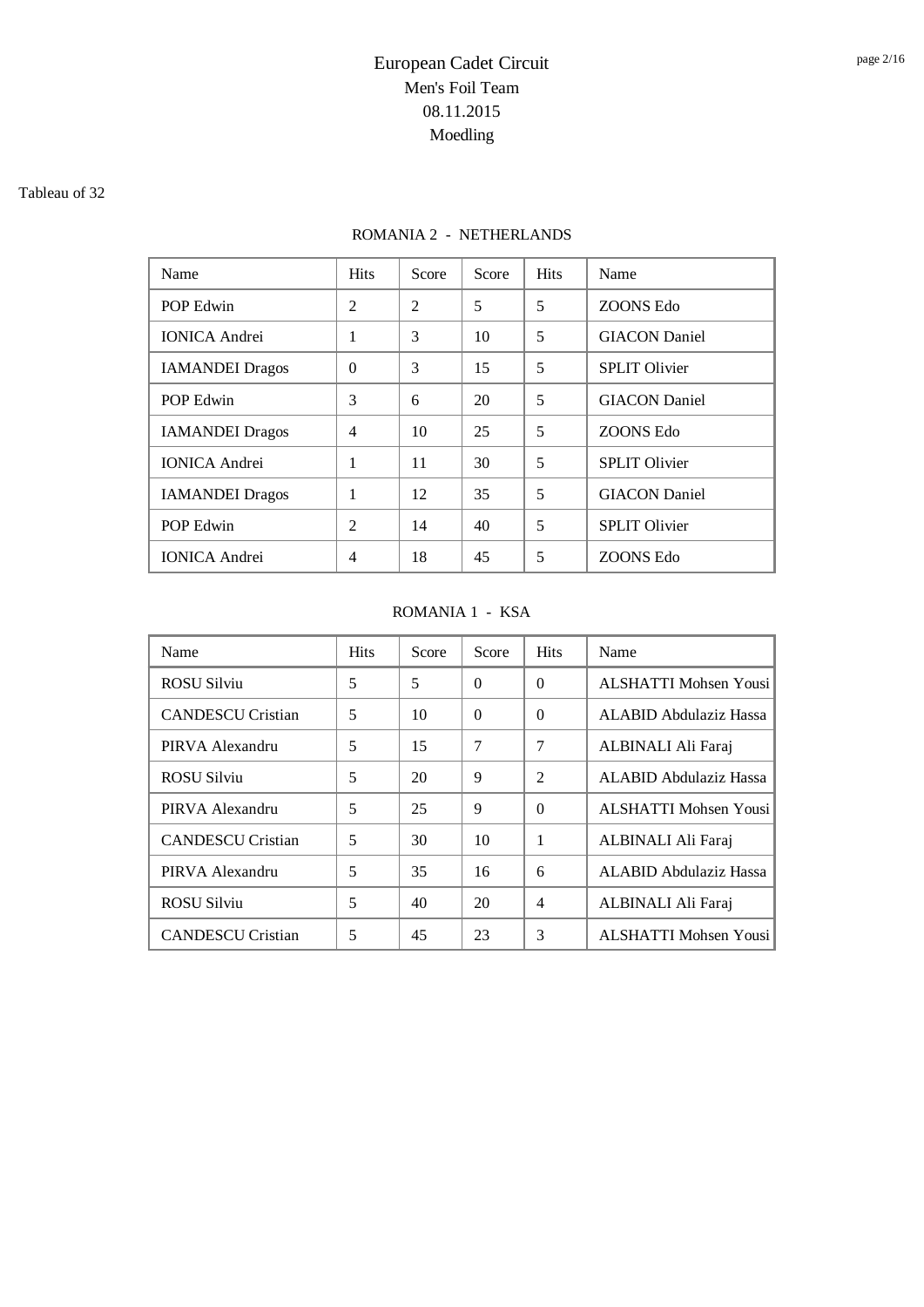#### Tableau of 32

## AUSTRIA2 - HUNGARY

| Name                     | <b>Hits</b>    | Score    | Score | <b>Hits</b> | Name                 |
|--------------------------|----------------|----------|-------|-------------|----------------------|
| STIPKOVITS Philip        | $\Omega$       | $\Omega$ | 5     | 5           | <b>BENYEI</b> Erik   |
| <b>HRUBESCH Simon</b>    | $\Omega$       | $\Omega$ | 10    | 5           | <b>WOLF Adam</b>     |
| <b>HUTHMANN Eric</b>     | 1              | 1        | 15    | 5           | <b>MENDREY Tamas</b> |
| STIPKOVITS Philip        | $\mathfrak{D}$ | 3        | 20    | 5           | <b>WOLF Adam</b>     |
| <b>HUTHMANN Eric</b>     | $\mathfrak{D}$ | 5        | 25    | 5           | <b>BENYEI</b> Erik   |
| <b>HRUBESCH Simon</b>    | $\overline{4}$ | 9        | 30    | 5           | <b>MENDREY Tamas</b> |
| <b>HUTHMANN Eric</b>     | $\mathfrak{D}$ | 11       | 35    | 5           | <b>WOLF Adam</b>     |
| <b>STIPKOVITS Philip</b> | $\Omega$       | 11       | 40    | 5           | <b>MENDREY Tamas</b> |
| <b>HRUBESCH</b> Simon    | 1              | 12       | 45    | 5           | <b>BENYEI</b> Erik   |

### GERMANY2 - ISRAEL 1

| Name                   | <b>Hits</b>    | Score | Score    | <b>Hits</b>    | Name                         |
|------------------------|----------------|-------|----------|----------------|------------------------------|
| <b>BOROWIAK Merlin</b> | 5              | 5     | $\theta$ | $\Omega$       | <b>BAREKET Noam</b>          |
| ZIEGON Anton           | 5              | 10    | 9        | 9              | <b>ROSENFELD Roey Eliyah</b> |
| <b>RENNER Moritz</b>   | 3              | 13    | 13       | $\overline{4}$ | <b>GOREN Raz</b>             |
| <b>ZIEGON</b> Anton    | $\overline{4}$ | 17    | 16       | 3              | <b>BAREKET Noam</b>          |
| <b>BOROWIAK Merlin</b> | $\overline{4}$ | 21    | 25       | 9              | <b>GOREN Raz</b>             |
| <b>RENNER Moritz</b>   | 5              | 26    | 30       | 5              | <b>ROSENFELD Roey Eliyah</b> |
| <b>ZIEGON</b> Anton    | $\overline{c}$ | 28    | 35       | 5              | <b>GOREN Raz</b>             |
| <b>RENNER Moritz</b>   | 3              | 31    | 37       | $\mathfrak{D}$ | <b>BAREKET Noam</b>          |
| <b>BOROWIAK Merlin</b> | 14             | 45    | 43       | 6              | ROSENFELD Roey Eliyah        |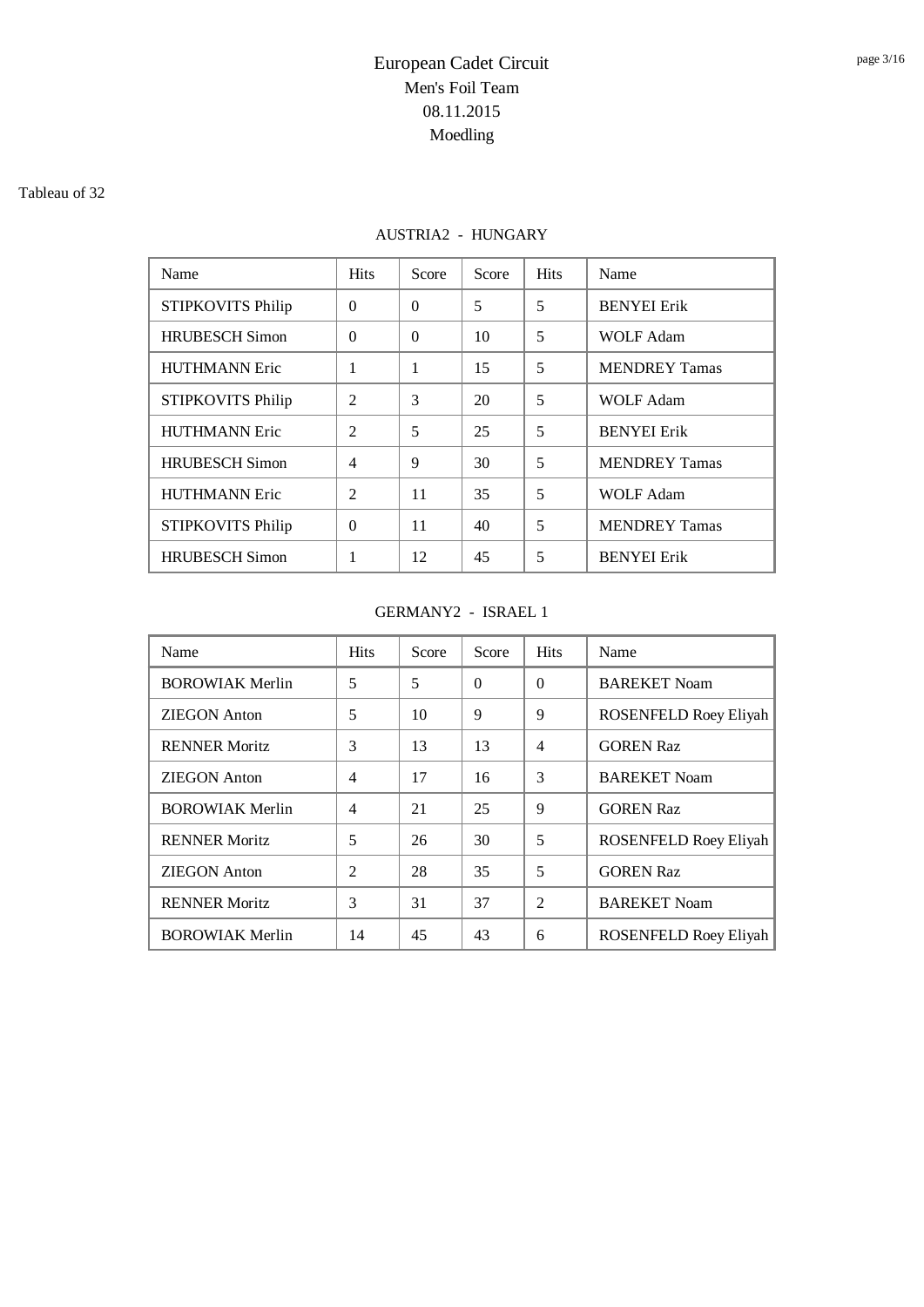#### Tableau of 32

## AUSTRIA1 - GERMANY3

| Name                  | <b>Hits</b>    | Score          | Score | <b>Hits</b> | Name                        |
|-----------------------|----------------|----------------|-------|-------------|-----------------------------|
| <b>LECHNER Moritz</b> | $\overline{4}$ | $\overline{4}$ | 5     | 5           | <b>PRAUS Markus</b>         |
| <b>KAIN</b> Martin    | 3              | 7              | 10    | 5           | <b>KOTHIERINGER Michael</b> |
| <b>GRASNEK Tobias</b> | $\Omega$       | 2              | 5     | $\Omega$    | <b>BOROWIAK Arwen</b>       |
| <b>LECHNER Moritz</b> | 12             | 14             | 20    | 15          | <b>KOTHIERINGER Michael</b> |
| <b>GRASNEK Tobias</b> | 3              | 17             | 25    | 5           | PRAUS Markus                |
| <b>KAIN</b> Martin    | 9              | 26             | 30    | 5           | <b>BOROWIAK Arwen</b>       |
| <b>GRASNEK Tobias</b> | $\Omega$       | 26             | 35    | 5           | <b>KOTHIERINGER Michael</b> |
| <b>LECHNER Moritz</b> | 14             | 40             | 35    | $\Omega$    | <b>BOROWIAK Arwen</b>       |
| <b>KAIN</b> Martin    | $\Omega$       | 38             | 45    | 10          | <b>PRAUS Markus</b>         |

### ITALY1 - TURKEY1

| Name                   | <b>Hits</b> | Score | Score          | <b>Hits</b>    | Name                |
|------------------------|-------------|-------|----------------|----------------|---------------------|
| <b>VELLUTI Pietro</b>  | 5           | 5     | $\mathfrak{D}$ | $\mathfrak{D}$ | SAY Amil Efe        |
| <b>LAURIA</b> Lorenz   | 5           | 10    | 6              | $\overline{4}$ | KULCU Turhan Berke  |
| LONGEGA Giorgio        | 5           | 15    | 11             | 5              | DORTBUDAK Yigit Ali |
| <b>VELLUTI Pietro</b>  | 5           | 20    | 18             | 7              | KULCU Turhan Berke  |
| LONGEGA Giorgio        | 4           | 24    | 25             | 7              | <b>SAY Amil Efe</b> |
| <b>LAURIA</b> Lorenz   | 6           | 30    | 26             | 1              | DORTBUDAK Yigit Ali |
| <b>LONGEGA</b> Giorgio | 5           | 35    | 30             | $\overline{4}$ | KULCU Turhan Berke  |
| <b>VELLUTI Pietro</b>  | 5           | 40    | 31             | 1              | DORTBUDAK Yigit Ali |
| <b>LAURIA</b> Lorenz   | 5           | 45    | 32             |                | <b>SAY Amil Efe</b> |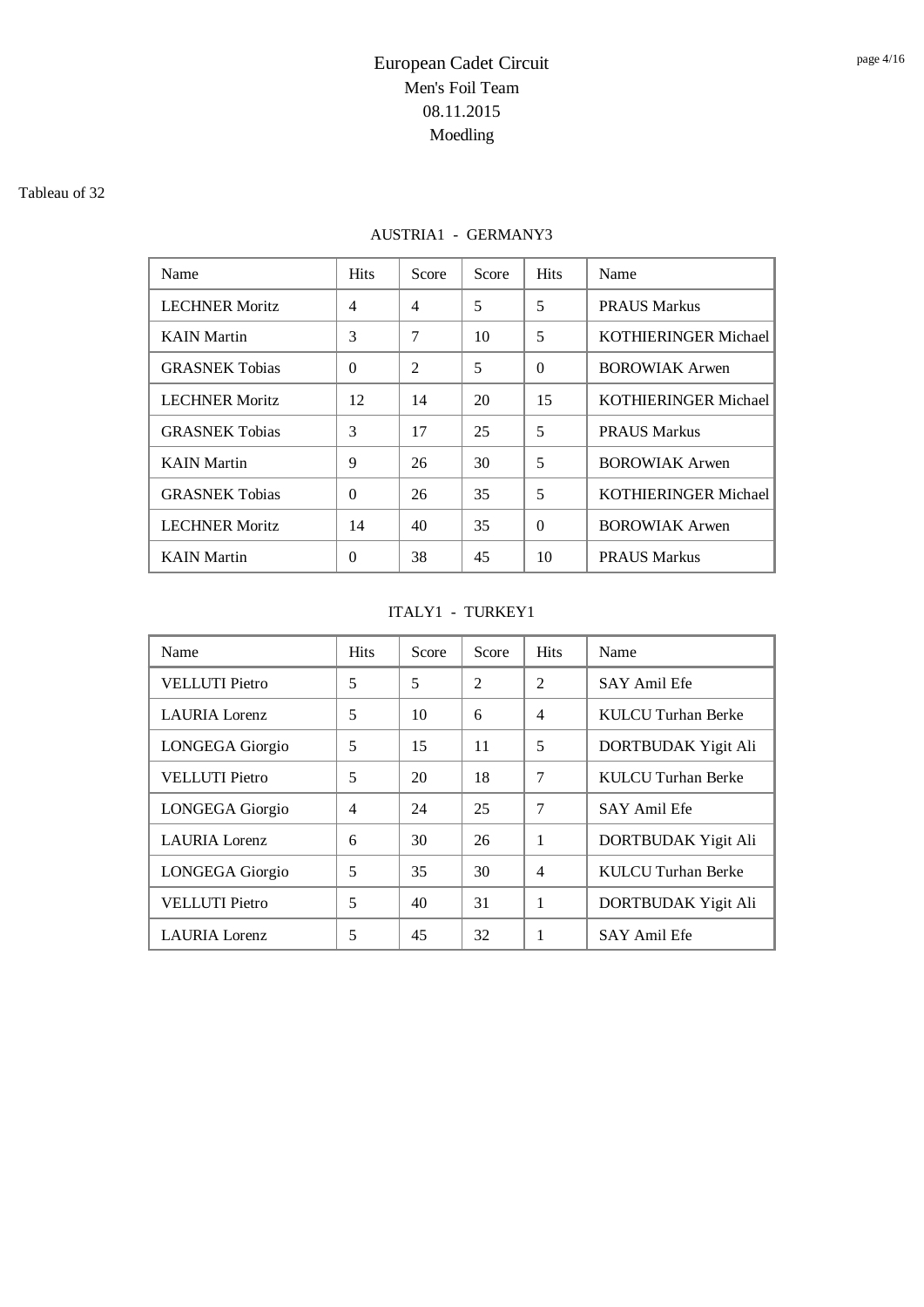#### Tableau of 32

## POLAND5 - POLAND2

| Name                    | <b>Hits</b>    | Score          | Score | <b>Hits</b>    | Name                  |
|-------------------------|----------------|----------------|-------|----------------|-----------------------|
| <b>OLBROMSKI Michal</b> | $\mathfrak{D}$ | $\mathfrak{D}$ | 5     | 5              | <b>JURKIEWICZ Jan</b> |
| <b>MALCZYK Patryk</b>   | 6              | 8              | 10    | 5              | ZAKRZEWSKI Jan        |
| KOZIELEWSKI Kosma       | 7              | 15             | 13    | 3              | <b>IZYCKI</b> Filip   |
| <b>OLBROMSKI Michal</b> | 5              | 20             | 17    | $\overline{4}$ | ZAKRZEWSKI Jan        |
| KOZIELEWSKI Kosma       | $\mathfrak{D}$ | 22             | 25    | 8              | <b>JURKIEWICZ Jan</b> |
| <b>MALCZYK Patryk</b>   | 3              | 25             | 30    | .5             | <b>IZYCKI</b> Filip   |
| KOZIELEWSKI Kosma       | $\Omega$       | 25             | 35    | 5              | ZAKRZEWSKI Jan        |
| <b>OLBROMSKI Michal</b> | 11             | 36             | 40    | 5              | <b>IZYCKI</b> Filip   |
| <b>MALCZYK</b> Patryk   | 1              | 37             | 45    | 5              | <b>JURKIEWICZ Jan</b> |

### POLAND3 - RUSSIA 3

| Name                     | <b>Hits</b>    | Score | Score | <b>Hits</b> | Name                     |
|--------------------------|----------------|-------|-------|-------------|--------------------------|
| <b>CHTIOUI</b> Michal    | 5              | 5     | 3     | 3           | <b>CHERNYSH</b> Artemii  |
| <b>KASPRZYK Slawomir</b> | 3              | 8     | 10    | 7           | <b>ISHEEV Konstantin</b> |
| DOLZYCKI Jakub           | 6              | 14    | 15    | 5           | <b>BOVT</b> Nikita       |
| <b>KASPRZYK Slawomir</b> | 5              | 19    | 20    | 5           | <b>CHERNYSH Artemii</b>  |
| <b>CHTIOUI Michal</b>    | 6              | 25    | 23    | 3           | <b>BOVT Nikita</b>       |
| DOLZYCKI Jakub           | $\overline{4}$ | 29    | 30    | 7           | <b>ISHEEV Konstantin</b> |
| <b>KASPRZYK Slawomir</b> | 3              | 32    | 35    | 5           | <b>BOVT Nikita</b>       |
| DOLZYCKI Jakub           | $\Omega$       | 32    | 38    | 3           | <b>CHERNYSH Artemii</b>  |
| CHTIOUI Michal           | 5              | 37    | 45    | 7           | <b>ISHEEV Konstantin</b> |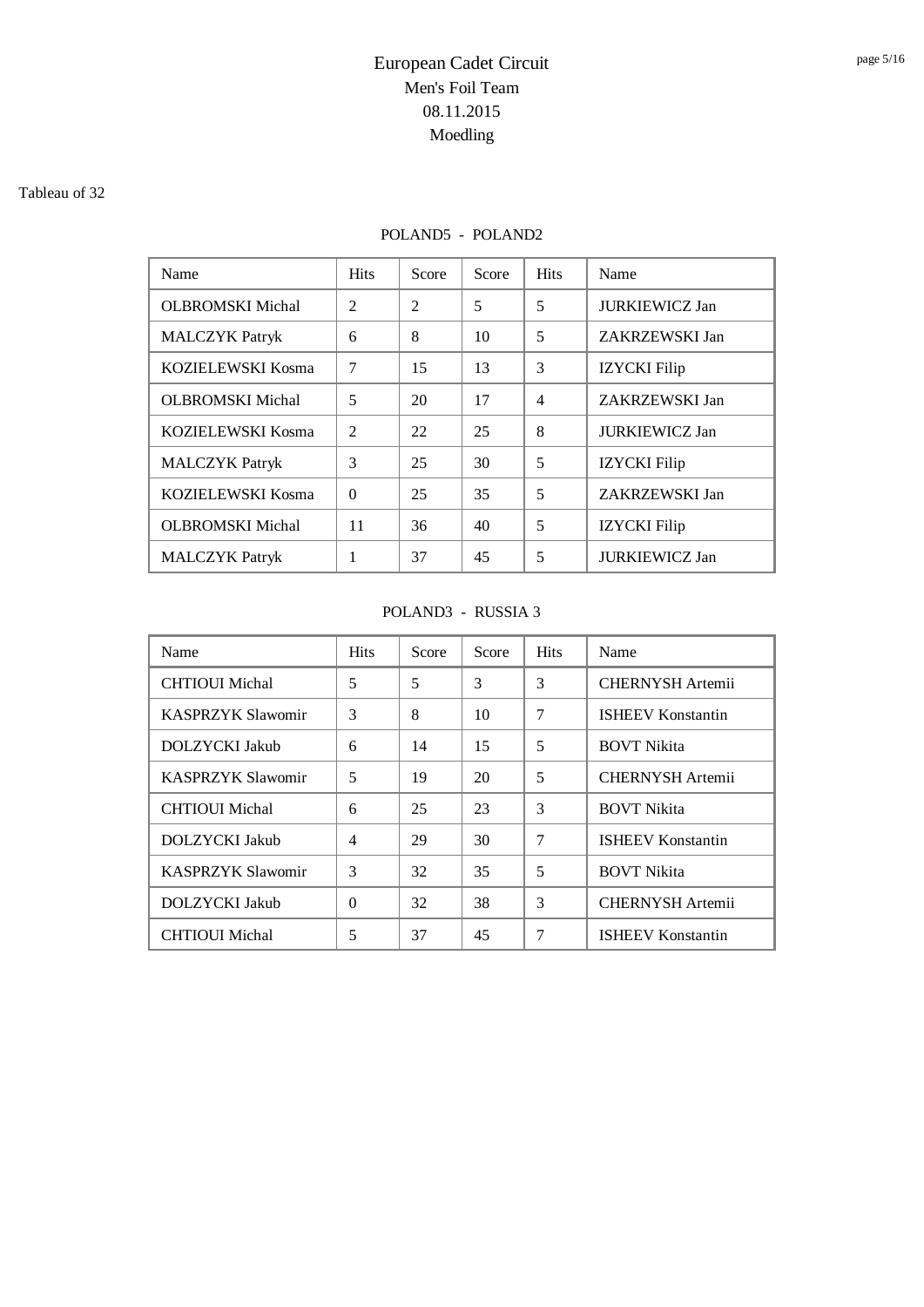#### Tableau of 32

## RUS/LAT - BELARUS

| Name                  | <b>Hits</b>    | Score | Score          | <b>Hits</b>    | Name                   |
|-----------------------|----------------|-------|----------------|----------------|------------------------|
| DEMBA Ilja            | 5              | 5     | $\overline{4}$ | $\overline{4}$ | <b>BIALIAYEV Raman</b> |
| <b>SAFONOV Platon</b> | $\overline{2}$ | 7     | 10             | 6              | KURYLOVICH Uladzislau  |
| <b>FILATOV</b> German | $\overline{2}$ | 9     | 15             | 5              | <b>BULDA Kiryl</b>     |
| <b>SAFONOV Platon</b> | 1              | 10    | 20             | 5              | <b>BIALIAYEV Raman</b> |
| DEMBA Ilja            | 8              | 18    | 24             | $\overline{4}$ | <b>BULDA Kiryl</b>     |
| <b>FILATOV</b> German | 5              | 23    | 30             | 6              | KURYLOVICH Uladzislau  |
| <b>SAFONOV Platon</b> | $\Omega$       | 23    | 35             | 5              | <b>BULDA Kiryl</b>     |
| <b>FILATOV</b> German | 4              | 27    | 40             | 5              | <b>BIALIAYEV Raman</b> |
| DEMBA Ilja            | 11             | 38    | 45             | 5              | KURYLOVICH Uladzislau  |

### GERMANY1 - CZECH REPUBLIC

| Name                  | <b>Hits</b> | Score | Score | <b>Hits</b>    | Name                  |
|-----------------------|-------------|-------|-------|----------------|-----------------------|
| <b>KLEIN Luis</b>     | 3           | 3     | 5     | 5              | <b>TOTUSEK Marek</b>  |
| <b>ERCAN Kerem</b>    | 7           | 10    | 8     | 3              | <b>KONIG Robert</b>   |
| WIEMANN Martin        | 5           | 15    | 8     | $\Omega$       | <b>TESARIK Daniel</b> |
| <b>ERCAN Kerem</b>    | 5           | 20    | 10    | $\mathfrak{D}$ | <b>TOTUSEK Marek</b>  |
| <b>KLEIN Luis</b>     | 5           | 25    | 10    | $\Omega$       | <b>TESARIK Daniel</b> |
| WIEMANN Martin        | 5           | 30    | 18    | 8              | <b>KONIG Robert</b>   |
| <b>ERCAN Kerem</b>    | 5           | 35    | 20    | 2              | <b>TESARIK Daniel</b> |
| <b>WIEMANN Martin</b> | 5           | 40    | 23    | 3              | <b>TOTUSEK Marek</b>  |
| <b>KLEIN Luis</b>     | 5           | 45    | 25    | $\overline{c}$ | <b>KONIG Robert</b>   |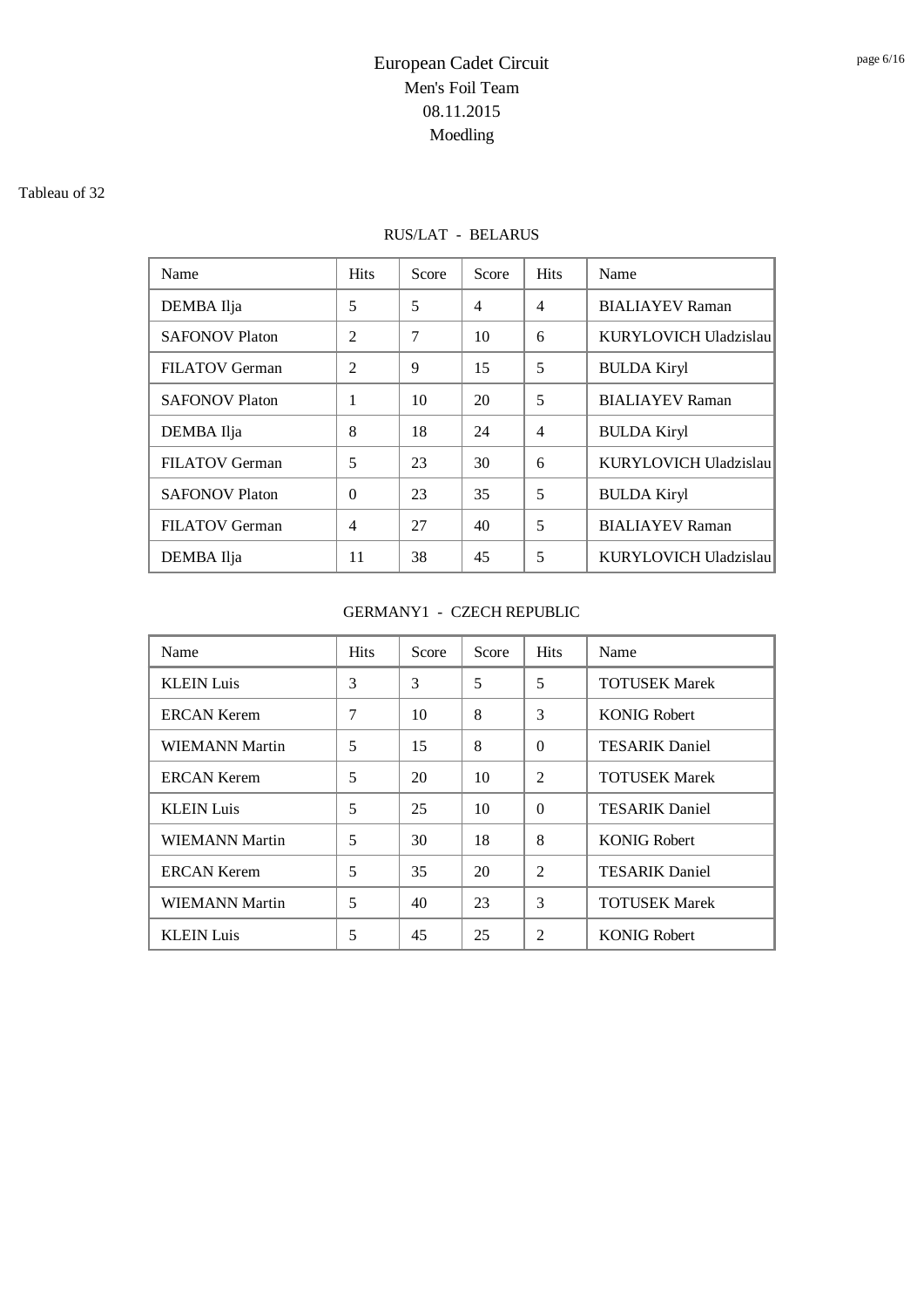#### Tableau of 32

### P0LAND4 - POLAND1

| Name                      | <b>Hits</b>    | Score | Score          | <b>Hits</b>    | Name                    |
|---------------------------|----------------|-------|----------------|----------------|-------------------------|
| <b>MOZEJKO</b> Mateusz    | 5              | 5     | $\overline{4}$ | $\overline{4}$ | <b>BOROWIEC Piotr</b>   |
| SZCZYPINSKI Kacper        | $\mathfrak{D}$ | 7     | 8              | $\overline{4}$ | <b>CIERLUK Jakub</b>    |
| <b>GOC Bartosz</b>        | $\overline{4}$ | 11    | 15             | 7              | <b>MARTYNIAK Patryk</b> |
| SZCZYPINSKI Kacper        | $\mathfrak{D}$ | 13    | 20             | 5              | <b>BOROWIEC Piotr</b>   |
| <b>MOZEJKO</b> Mateusz    | 6              | 19    | 24             | $\overline{4}$ | <b>MARTYNIAK Patryk</b> |
| <b>GOC Bartosz</b>        | $\overline{4}$ | 23    | 30             | 6              | <b>CIERLUK Jakub</b>    |
| <b>SZCZYPINSKI Kacper</b> | $\mathfrak{D}$ | 25    | 35             | 5              | <b>MARTYNIAK Patryk</b> |
| <b>GOC Bartosz</b>        | 3              | 28    | 40             | 5              | <b>BOROWIEC Piotr</b>   |
| <b>MOZEJKO</b> Mateusz    | 1              | 29    | 45             | 5              | <b>CIERLUK Jakub</b>    |

#### GBR2 - RUSSIA 5

| Name                | <b>Hits</b>    | Score | Score | <b>Hits</b>    | Name                    |
|---------------------|----------------|-------|-------|----------------|-------------------------|
| <b>PAGE James</b>   | 5              | 5     | 1     | 1              | PRILUTSKII Kirill       |
| STEZAKER Benjamin   | $\overline{4}$ | 9     | 10    | 9              | <b>VERIGIN Vladimir</b> |
| <b>JOLLEY</b> Isaac | 1              | 10    | 15    | 5              | <b>FEDOROV Daniil</b>   |
| <b>PAGE James</b>   | 10             | 20    | 19    | 4              | <b>VERIGIN Vladimir</b> |
| <b>JOLLEY</b> Isaac | 4              | 24    | 25    | 6              | PRILUTSKII Kirill       |
| STEZAKER Benjamin   | 6              | 30    | 27    | $\overline{2}$ | FEDOROV Daniil          |
| <b>JOLLEY</b> Isaac | 5              | 35    | 29    | $\mathfrak{D}$ | <b>VERIGIN Vladimir</b> |
| <b>PAGE James</b>   | 5              | 40    | 34    | 5              | FEDOROV Daniil          |
| STEZAKER Benjamin   | 5              | 45    | 37    | 3              | PRILUTSKII Kirill       |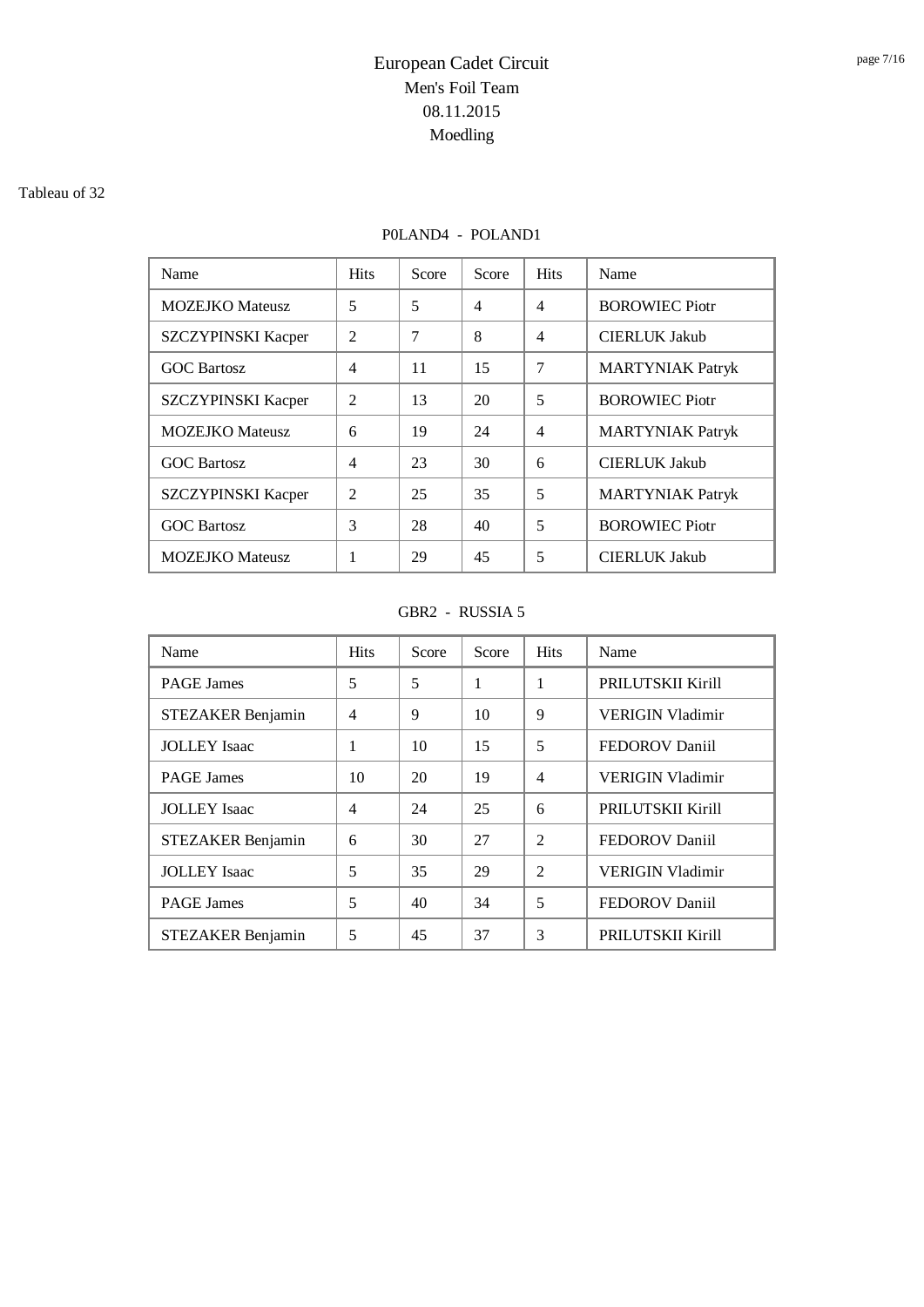#### Tableau of 32

## BULGARIA - GERMANY4

| Name                  | <b>Hits</b>    | Score | Score | <b>Hits</b>    | Name                       |
|-----------------------|----------------|-------|-------|----------------|----------------------------|
| PANAGIEV Stefan-Damya | 1              | 1     | 5     | 5              | <b>EGYENES PORSOK Henr</b> |
| <b>NEILSON</b> Ian    | 9              | 10    | 7     | $\mathfrak{D}$ | <b>HAMANN</b> Gabriel      |
| NIKOLOV Vichko        | 1              | 11    | 15    | 8              | <b>JANSEN</b> Anton        |
| PANAGIEV Stefan-Damya | $\overline{4}$ | 15    | 20    | 5              | <b>HAMANN</b> Gabriel      |
| NIKOLOV Vichko        | 3              | 18    | 25    | 5              | <b>EGYENES PORSOK Henr</b> |
| <b>NEILSON</b> Ian    | 6              | 24    | 30    | 5              | <b>JANSEN</b> Anton        |
| NIKOLOV Vichko        | 7              | 31    | 35    | 5              | <b>HAMANN</b> Gabriel      |
| PANAGIEV Stefan-Damya | $\overline{4}$ | 35    | 37    | $\overline{2}$ | <b>JANSEN</b> Anton        |
| <b>NEILSON</b> Ian    | 10             | 45    | 41    | $\overline{4}$ | <b>EGYENES PORSOK Henr</b> |

### RUSSIA 2 - SERBIA 1

| Name                      | <b>Hits</b> | Score | Score          | <b>Hits</b> | Name                |
|---------------------------|-------------|-------|----------------|-------------|---------------------|
| <b>BARMAKOV</b> Bogdan    | 5           | 5     | $\theta$       | $\Omega$    | PELEKSIC Vladimir   |
| <b>TROSHIN</b> Ivan       | 5           | 10    | 1              | 1           | CUK Veljko          |
| <b>MYLNIKOV Vladislav</b> | 5           | 15    | 1              | $\Omega$    | <b>CURCIC Milan</b> |
| <b>TROSHIN</b> Ivan       | 5           | 20    | $\overline{2}$ | 1           | PELEKSIC Vladimir   |
| <b>BARMAKOV</b> Bogdan    | 5           | 25    | 3              | 1           | <b>CURCIC Milan</b> |
| <b>MYLNIKOV Vladislav</b> | 5           | 30    | 3              | $\Omega$    | CUK Veljko          |
| <b>TROSHIN</b> Ivan       | 5           | 35    | $\overline{4}$ | 1           | <b>CURCIC Milan</b> |
| <b>MYLNIKOV Vladislav</b> | 5           | 40    | 5              | 1           | PELEKSIC Vladimir   |
| <b>BARMAKOV</b> Bogdan    | 5           | 45    | 6              | 1           | CUK Veljko          |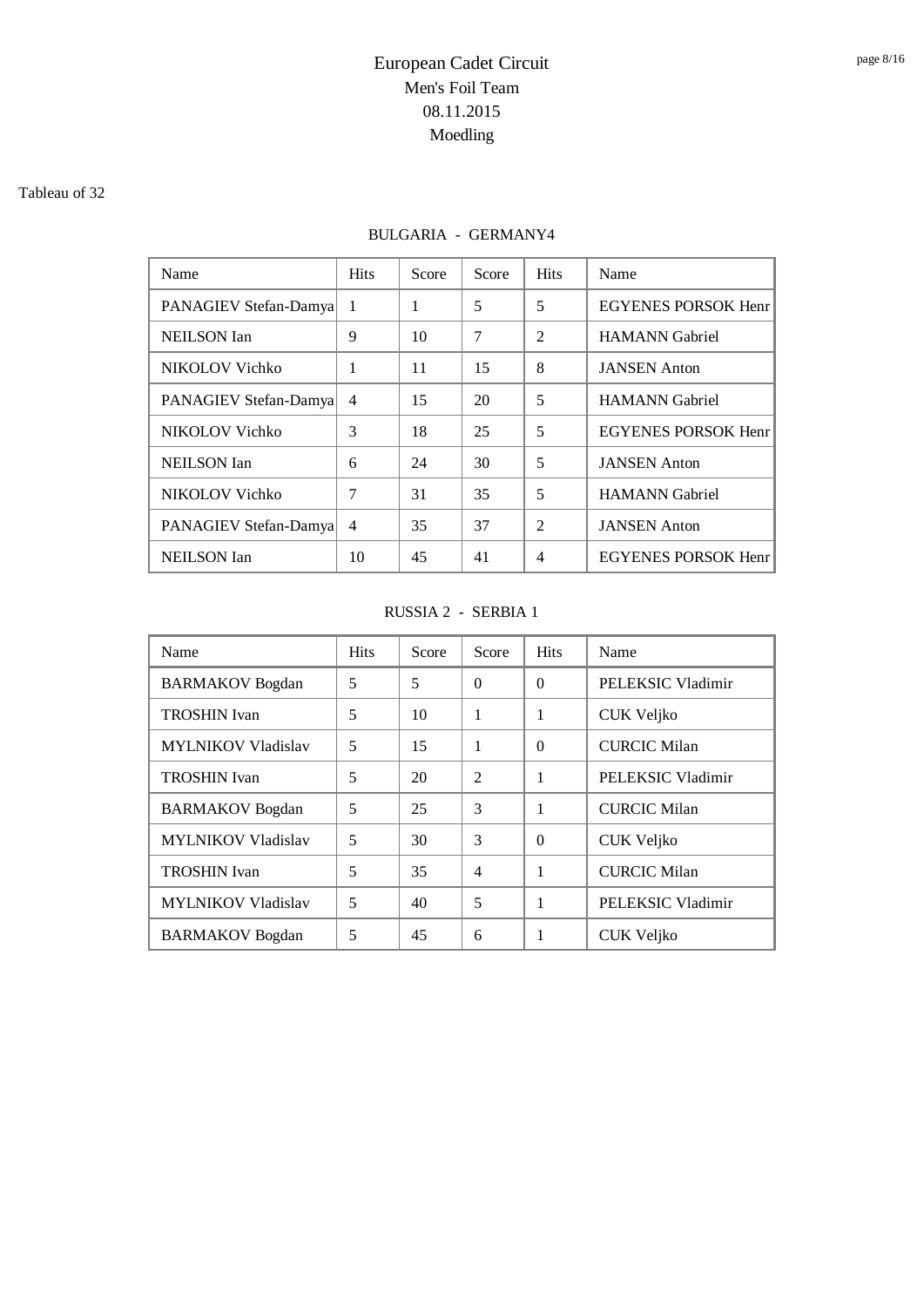#### Tableau of 16

### ITALY2 - RUSSIA 1

| Name                   | <b>Hits</b> | Score | Score | <b>Hits</b> | Name                     |
|------------------------|-------------|-------|-------|-------------|--------------------------|
| ALNO Andrea            |             |       |       |             | <b>BORODACHEV Kirill</b> |
| DI VEROLI Davide       |             |       |       |             | <b>GAINULLIN Danil</b>   |
| <b>MARTINI</b> Tommaso |             |       |       |             | <b>BORODACHEV Anton</b>  |
| <b>ALNO</b> Andrea     |             |       |       |             | <b>GAINULLIN Danil</b>   |
| <b>MARTINI</b> Tommaso |             |       |       |             | <b>BORODACHEV Kirill</b> |
| DI VEROLI Davide       |             |       |       |             | <b>BORODACHEV Anton</b>  |
| <b>MARTINI</b> Tommaso |             |       |       |             | <b>GAINULLIN Danil</b>   |
| ALNO Andrea            |             |       |       |             | <b>BORODACHEV Anton</b>  |
| DI VEROLI Davide       |             |       |       |             | <b>BORODACHEV Kirill</b> |

### ROMANIA 1 - NETHERLANDS

| Name                     | <b>Hits</b> | Score | Score | <b>Hits</b> | Name                 |
|--------------------------|-------------|-------|-------|-------------|----------------------|
| <b>CANDESCU Cristian</b> | 1           | 1     | 5     | 5           | <b>GIACON</b> Daniel |
| PIRVA Alexandru          | $\Omega$    | 1     | 10    | 5           | ZOONS Edo            |
| <b>ROSU Silviu</b>       | 5           | 6     | 15    | 5           | <b>SPLIT Olivier</b> |
| PIRVA Alexandru          | 1           | 7     | 20    | 5           | <b>GIACON</b> Daniel |
| <b>CANDESCU Cristian</b> | 6           | 13    | 25    | 5           | <b>SPLIT Olivier</b> |
| <b>ROSU Silviu</b>       | 1           | 14    | 30    | 5           | ZOONS Edo            |
| PIRVA Alexandru          | 9           | 23    | 35    | 5           | <b>SPLIT Olivier</b> |
| <b>ROSU Silviu</b>       | 3           | 26    | 40    | 5           | <b>GIACON</b> Daniel |
| <b>CANDESCU Cristian</b> | 6           | 32    | 45    | 5           | ZOONS Edo            |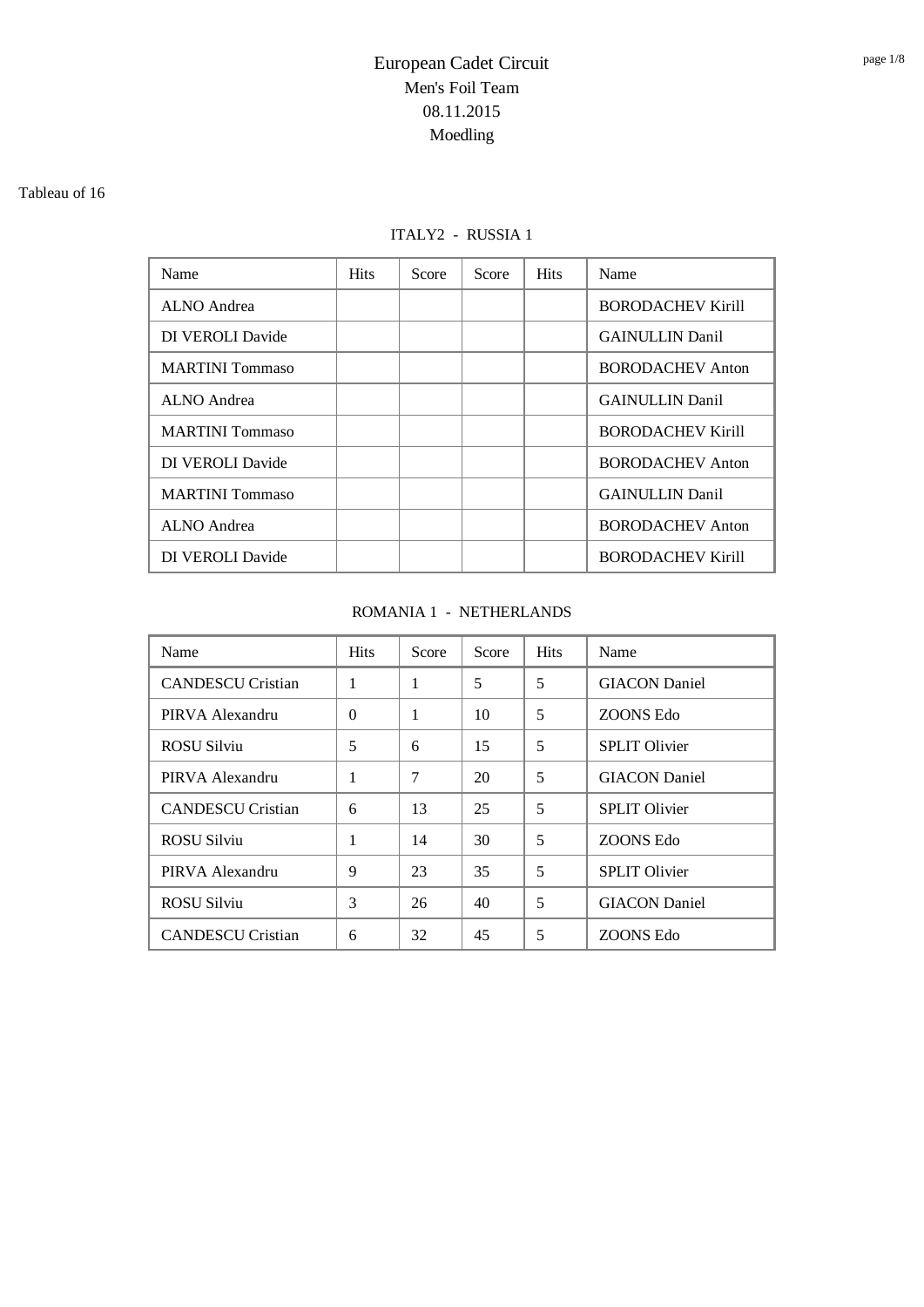#### Tableau of 16

## GERMANY2 - HUNGARY

| Name                   | <b>Hits</b>    | Score          | Score | <b>Hits</b>    | Name                 |
|------------------------|----------------|----------------|-------|----------------|----------------------|
| <b>HODAK Philllip</b>  | $\overline{2}$ | $\overline{2}$ | 5     | 5              | <b>BENYEI</b> Erik   |
| <b>BOROWIAK Merlin</b> | 8              | 10             | 6     | 1              | <b>WOLF Adam</b>     |
| <b>RENNER Moritz</b>   | 5              | 15             | 10    | $\overline{4}$ | <b>MENDREY Tamas</b> |
| <b>HODAK Phillip</b>   | 5              | 20             | 17    | 7              | <b>WOLF Adam</b>     |
| <b>RENNER Moritz</b>   | 5              | 25             | 22    | 5              | <b>BENYEI</b> Erik   |
| <b>BOROWIAK Merlin</b> | 5              | 30             | 26    | $\overline{4}$ | <b>MENDREY Tamas</b> |
| <b>RENNER Moritz</b>   | $\Omega$       | 30             | 29    | 3              | <b>WOLF Adam</b>     |
| <b>HODAK Philllip</b>  | $\mathfrak{D}$ | 32             | 34    | 5              | <b>MENDREY Tamas</b> |
| <b>BOROWIAK Merlin</b> | 4              | 36             | 45    | 11             | <b>BENYEI</b> Erik   |

### ITALY1 - GERMANY3

| Name                   | <b>Hits</b> | Score | Score          | <b>Hits</b>    | Name                        |
|------------------------|-------------|-------|----------------|----------------|-----------------------------|
| <b>LAURIA</b> Lorenz   | 5           | 5     | 1              | 1              | <b>PRAUS Markus</b>         |
| <b>VELLUTI</b> Pietro  | 5           | 10    | $\overline{2}$ | 1              | <b>KOTHIERINGER Michael</b> |
| <b>LONGEGA</b> Giorgio | 5           | 15    | 4              | $\mathfrak{D}$ | <b>BOROWIAK Arwen</b>       |
| <b>LAURIA</b> Lorenz   | 5           | 20    | 14             | 10             | KOTHIERINGER Michael        |
| <b>LONGEGA</b> Giorgio | 5           | 25    | 17             | 3              | <b>PRAUS Markus</b>         |
| <b>VELLUTI</b> Pietro  | 5           | 30    | 26             | 9              | <b>BOROWIAK Arwen</b>       |
| LONGEGA Giorgio        | 5           | 35    | 34             | 8              | <b>KOTHIERINGER Michael</b> |
| <b>LAURIA</b> Lorenz   | 5           | 40    | 36             | $\overline{2}$ | <b>BOROWIAK Arwen</b>       |
| <b>VELLUTI</b> Pietro  | 5           | 45    | 36             | $\Omega$       | <b>PRAUS Markus</b>         |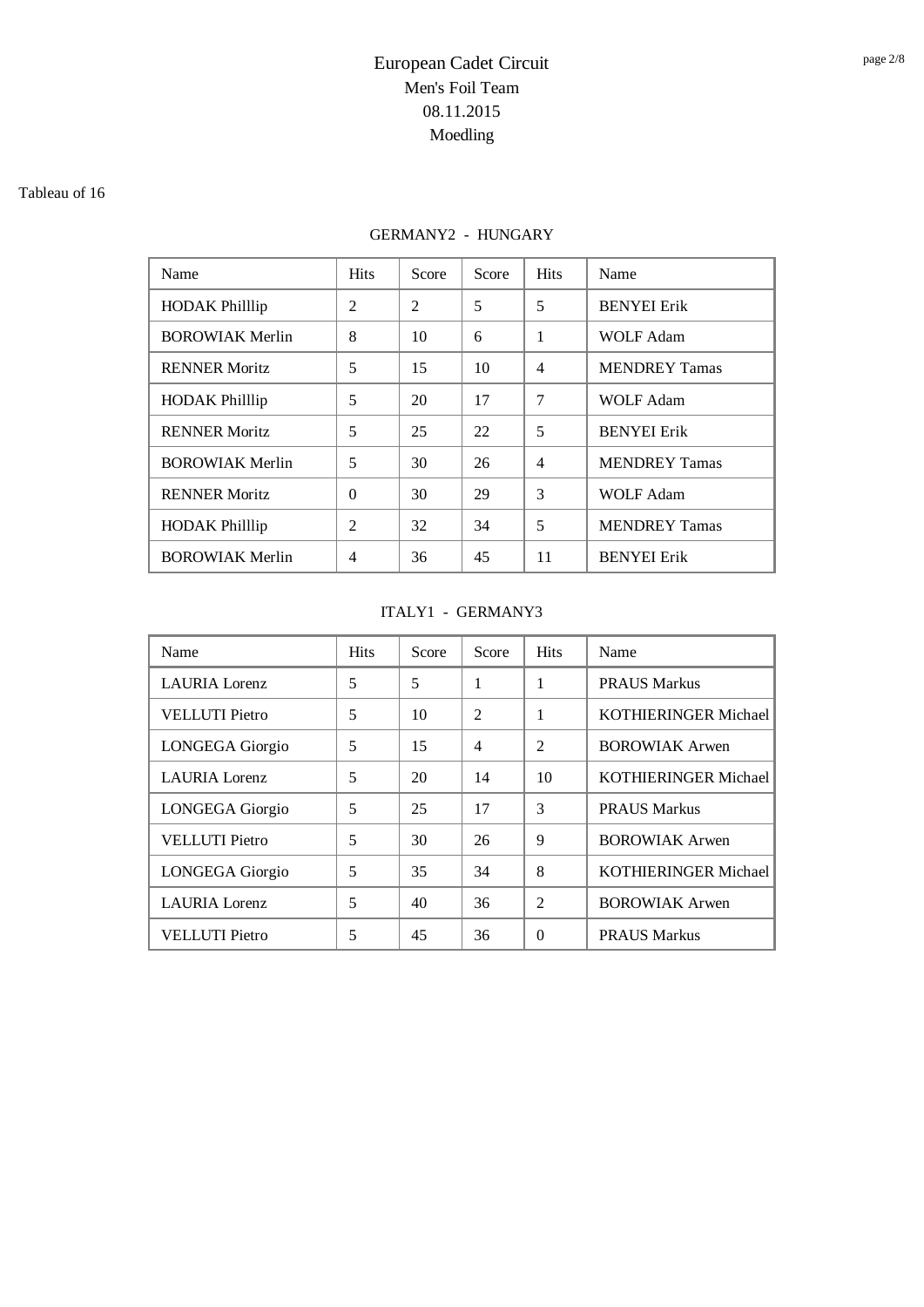#### Tableau of 16

### RUSSIA 3 - POLAND2

| Name                     | <b>Hits</b>    | Score | Score | <b>Hits</b>    | Name                  |
|--------------------------|----------------|-------|-------|----------------|-----------------------|
| <b>ISHEEV Konstantin</b> | 5              | 5     | 3     | 3              | <b>IZYCKI</b> Filip   |
| <b>BOVT Nikita</b>       | 5              | 10    | 7     | $\overline{4}$ | <b>JURKIEWICZ Jan</b> |
| <b>CHERNYSH</b> Artemii  | $\overline{4}$ | 14    | 15    | 8              | <b>BEM</b> Maciej     |
| <b>BOVT Nikita</b>       | 3              | 17    | 20    | 5              | <b>IZYCKI</b> Filip   |
| <b>ISHEEV Konstantin</b> | 1              | 18    | 25    | 5              | <b>BEM</b> Maciej     |
| <b>CHERNYSH Artemii</b>  | 6              | 24    | 30    | 5              | <b>JURKIEWICZ Jan</b> |
| <b>BOVT Nikita</b>       | 3              | 27    | 35    | 5              | <b>BEM</b> Maciej     |
| <b>CHERNYSH</b> Artemii  | 6              | 33    | 40    | 5              | <b>IZYCKI</b> Filip   |
| <b>ISHEEV Konstantin</b> | 3              | 36    | 45    | 5              | <b>JURKIEWICZ Jan</b> |

### GERMANY1 - BELARUS

| Name                  | <b>Hits</b>    | Score | Score | <b>Hits</b>    | Name                   |
|-----------------------|----------------|-------|-------|----------------|------------------------|
| <b>WIEMANN Martin</b> | 5              | 5     | 3     | 3              | <b>BIALIAYEV Raman</b> |
| <b>KLEIN Luis</b>     | $\overline{4}$ | 9     | 7     | $\overline{4}$ | <b>BULDA Kiryl</b>     |
| <b>GEIS</b> Glenn     | 6              | 15    | 13    | 6              | KURYLOVICH Uladzislau  |
| WIEMANN Martin        | $\overline{4}$ | 19    | 18    | 5              | <b>BULDA Kiryl</b>     |
| <b>GEIS</b> Glenn     | 2              | 21    | 20    | $\overline{2}$ | <b>BIALIAYEV Raman</b> |
| <b>KLEIN</b> Luis     | 3              | 24    | 21    | 1              | KURYLOVICH Uladzislau  |
| <b>GEIS</b> Glenn     | 2              | 26    | 24    | 3              | <b>BULDA Kiryl</b>     |
| <b>WIEMANN Martin</b> | $\overline{2}$ | 28    | 24    | $\Omega$       | KURYLOVICH Uladzislau  |
| <b>KLEIN Luis</b>     | 10             | 38    | 31    | 7              | <b>BIALIAYEV Raman</b> |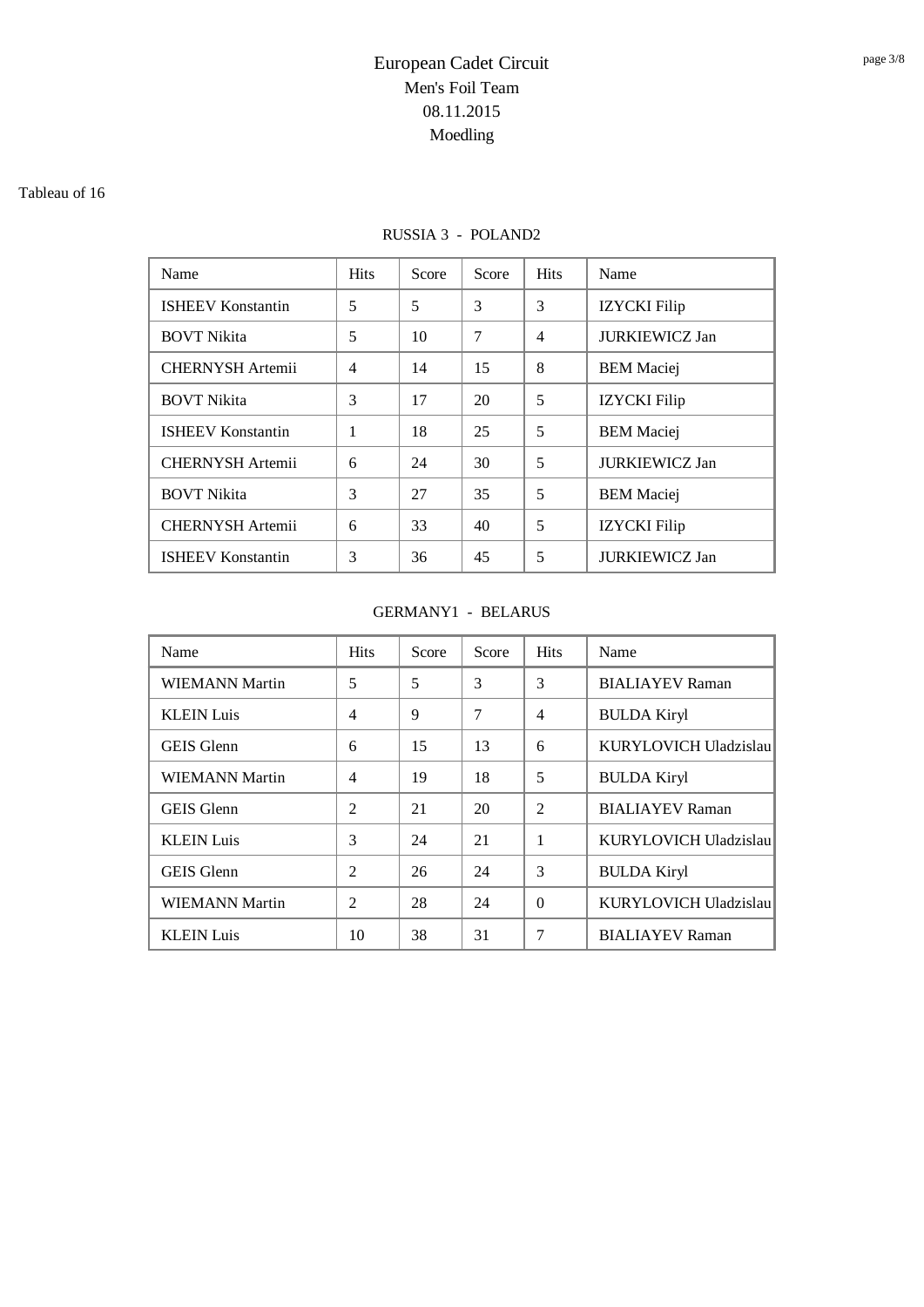#### Tableau of 16

## GBR2 - POLAND1

| Name                     | <b>Hits</b>    | Score          | Score | <b>Hits</b> | Name                       |
|--------------------------|----------------|----------------|-------|-------------|----------------------------|
| <b>PAGE James</b>        | $\Omega$       | $\Omega$       | 5     | 5           | <b>CZARTORYJSKI Szymon</b> |
| STEZAKER Benjamin        | $\Omega$       | $\Omega$       | 10    | 5           | <b>MARTYNIAK Patryk</b>    |
| <b>JOLLEY</b> Isaac      | $\overline{2}$ | $\overline{2}$ | 15    | 5           | <b>BOROWIEC Piotr</b>      |
| <b>PAGE James</b>        | 1              | 3              | 20    | 5           | <b>MARTYNIAK Patryk</b>    |
| <b>JOLLEY</b> Isaac      | 1              | $\overline{4}$ | 25    | 5           | <b>CZARTORYJSKI Szymon</b> |
| STEZAKER Benjamin        | 7              | 11             | 30    | 5           | <b>BOROWIEC Piotr</b>      |
| <b>JOLLEY</b> Isaac      | 9              | 20             | 35    | 5           | <b>MARTYNIAK Patryk</b>    |
| <b>PAGE James</b>        | 3              | 23             | 40    | 5           | <b>BOROWIEC Piotr</b>      |
| <b>STEZAKER Benjamin</b> | 6              | 29             | 45    | 5           | <b>CZARTORYJSKI Szymon</b> |

### RUSSIA 2 - BULGARIA

| Name                      | <b>Hits</b>    | Score | Score                    | <b>Hits</b>    | Name                  |
|---------------------------|----------------|-------|--------------------------|----------------|-----------------------|
| <b>MYLNIKOV Vladislav</b> | 5              | 5     | $\overline{\mathcal{L}}$ | $\mathfrak{D}$ | <b>NEILSON</b> Ian    |
| <b>BARMAKOV</b> Bogdan    | 5              | 10    | $\overline{4}$           | $\mathfrak{D}$ | NIKOLOV Vichko        |
| <b>TROSHIN</b> Ivan       | 5              | 15    | 7                        | 3              | PANAGIEV Stefan-Damya |
| <b>MYLNIKOV Vladislav</b> | 5              | 20    | 8                        | 1              | NIKOLOV Vichko        |
| <b>TROSHIN</b> Ivan       | 5              | 25    | 10                       | $\mathfrak{D}$ | <b>NEILSON</b> Ian    |
| <b>BARMAKOV</b> Bogdan    | $\overline{4}$ | 29    | 16                       | 6              | PANAGIEV Stefan-Damya |
| <b>TROSHIN</b> Ivan       | 5              | 34    | 18                       | $\mathfrak{D}$ | NIKOLOV Vichko        |
| <b>MYLNIKOV Vladislav</b> | 6              | 40    | 23                       | 5              | PANAGIEV Stefan-Damya |
| <b>BARMAKOV</b> Bogdan    | 5              | 45    | 23                       | $\Omega$       | <b>NEILSON</b> Ian    |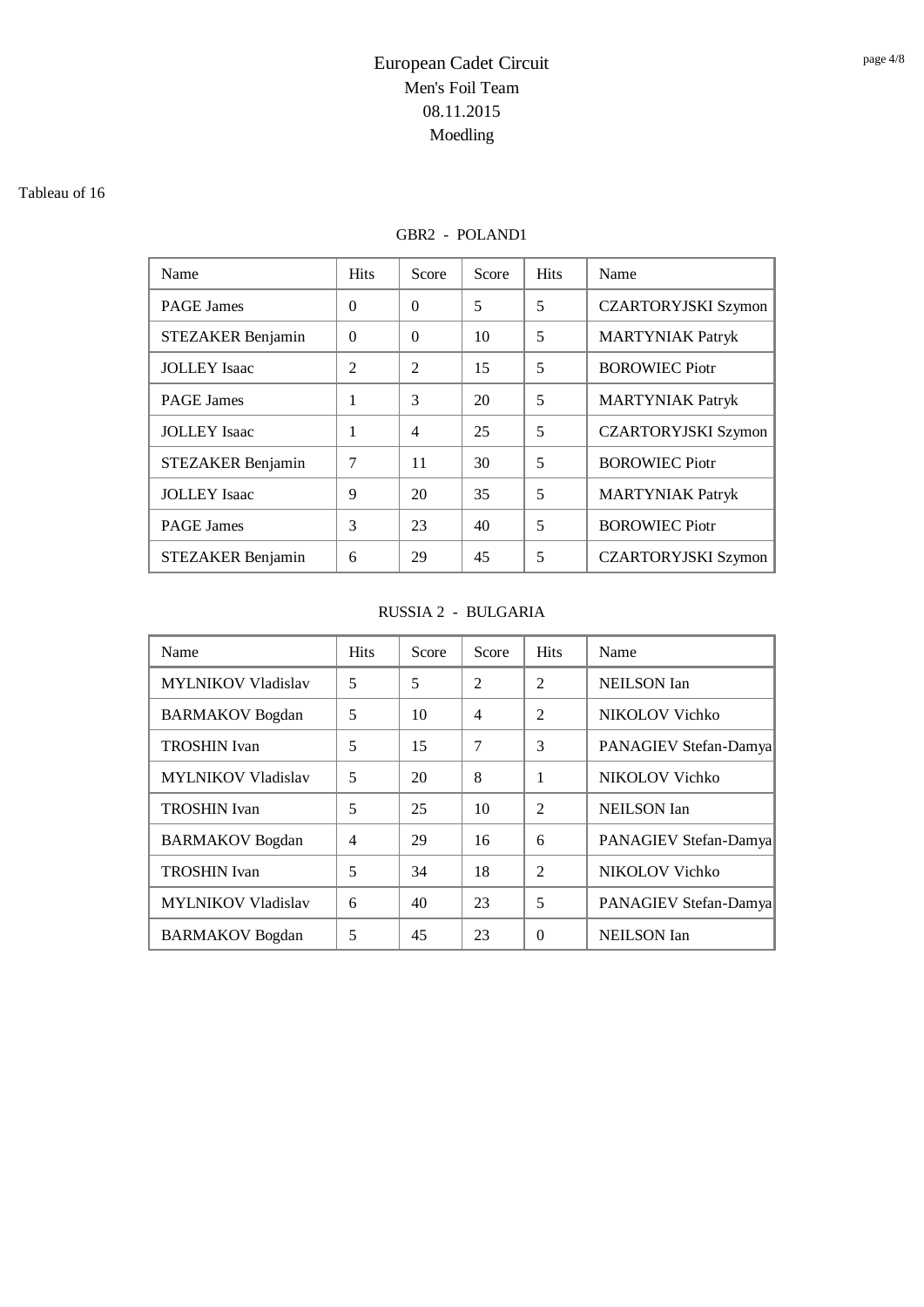#### Tableau of 8

## NETHERLANDS - RUSSIA 1

| Name                 | <b>Hits</b>    | Score | Score          | <b>Hits</b>    | Name                     |
|----------------------|----------------|-------|----------------|----------------|--------------------------|
| <b>GIACON</b> Daniel | 5              | 5     | $\mathfrak{D}$ | $\mathfrak{D}$ | <b>BORODACHEV Anton</b>  |
| <b>SPLIT Olivier</b> | $\overline{2}$ | 7     | 10             | 8              | <b>BORODACHEV Kirill</b> |
| ZOONS Edo            | $\overline{2}$ | 9     | 15             | 5              | <b>GAINULLIN</b> Danil   |
| <b>SPLIT Olivier</b> | $\overline{2}$ | 11    | 20             | 5              | <b>BORODACHEV Anton</b>  |
| <b>GIACON</b> Daniel | 8              | 19    | 25             | 5              | <b>GAINULLIN</b> Danil   |
| ZOONS Edo            | $\mathfrak{D}$ | 21    | 30             | 5              | <b>BORODACHEV Kirill</b> |
| <b>SPLIT Olivier</b> | 6              | 27    | 35             | 5              | <b>GAINULLIN</b> Danil   |
| ZOONS Edo            | $\overline{2}$ | 29    | 40             | 5              | <b>BORODACHEV Anton</b>  |
| <b>GIACON</b> Daniel | $\overline{c}$ | 31    | 45             | 5              | <b>BORODACHEV Kirill</b> |

### ITALY1 - HUNGARY

| Name                   | <b>Hits</b>    | Score          | Score | <b>Hits</b>              | Name                 |
|------------------------|----------------|----------------|-------|--------------------------|----------------------|
| <b>VELLUTI Pietro</b>  | $\overline{2}$ | $\overline{2}$ | 5     | 5                        | <b>MENDREY Tamas</b> |
| <b>LONGEGA</b> Giorgio | 8              | 10             | 9     | $\overline{4}$           | <b>BENYEI</b> Erik   |
| LAURIA Lorenz          | 5              | 15             | 11    | $\overline{2}$           | <b>WOLF Adam</b>     |
| <b>LONGEGA</b> Giorgio | 5              | 20             | 16    | 5                        | <b>MENDREY Tamas</b> |
| <b>VELLUTI</b> Pietro  | 5              | 25             | 17    | 1                        | <b>WOLF Adam</b>     |
| <b>LAURIA</b> Lorenz   | 5              | 30             | 20    | 3                        | <b>BENYEI Erik</b>   |
| LONGEGA Giorgio        | 5              | 35             | 25    | 5                        | <b>WOLF Adam</b>     |
| <b>LAURIA</b> Lorenz   | 5              | 40             | 27    | $\mathfrak{D}$           | <b>MENDREY Tamas</b> |
| <b>VELLUTI</b> Pietro  | 5              | 45             | 29    | $\overline{\mathcal{L}}$ | <b>BENYEI</b> Erik   |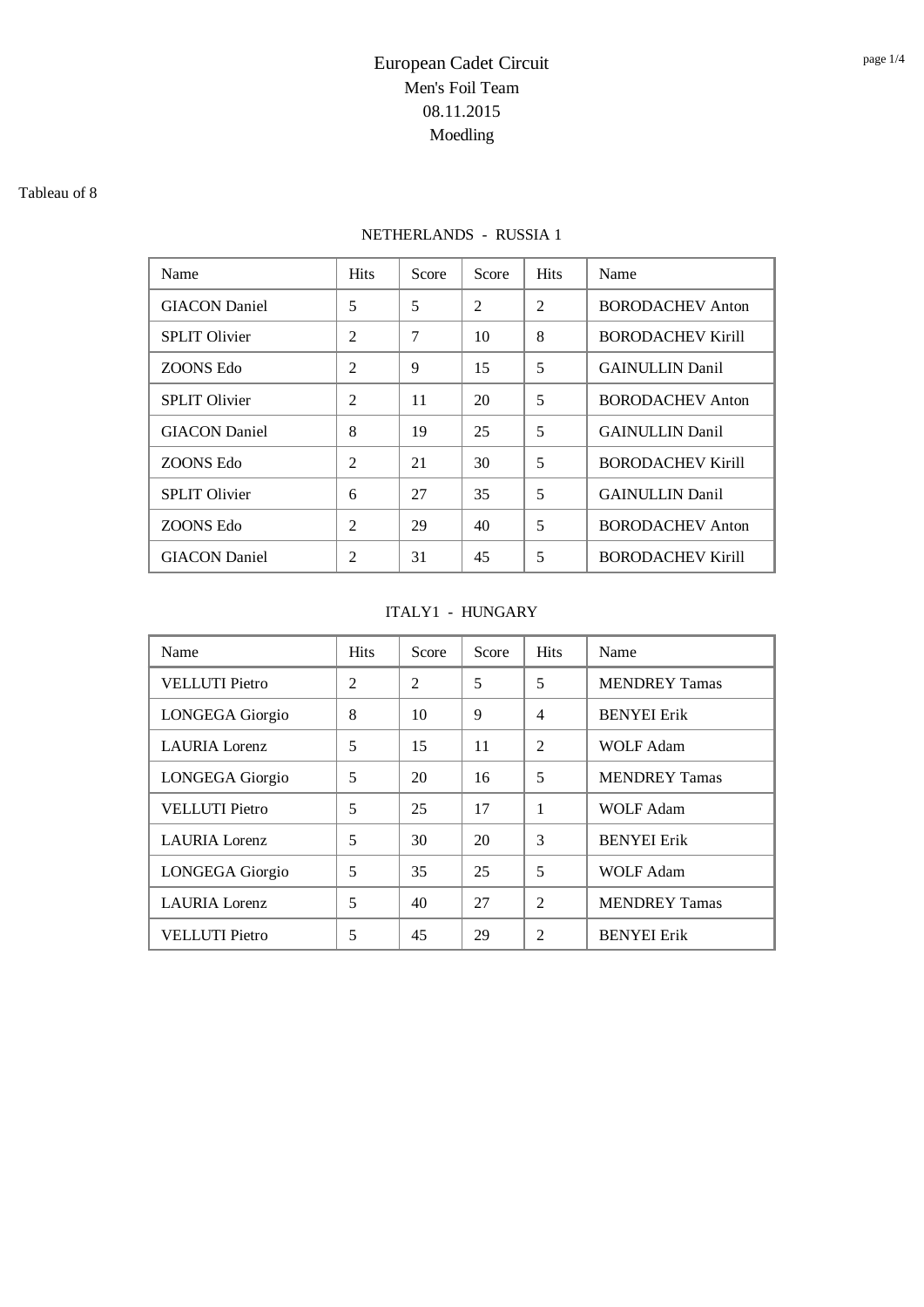#### Tableau of 8

## GERMANY1 - POLAND2

| Name                  | <b>Hits</b>    | Score | Score | <b>Hits</b>    | Name                  |
|-----------------------|----------------|-------|-------|----------------|-----------------------|
| <b>KLEIN Luis</b>     | 3              | 3     | 5     | 5              | <b>JURKIEWICZ Jan</b> |
| <b>ERCAN Kerem</b>    | 3              | 6     | 10    | 5              | <b>BEM</b> Maciej     |
| <b>WIEMANN Martin</b> | 3              | 9     | 15    | 5              | ZAKRZEWSKI Jan        |
| <b>ERCAN Kerem</b>    | 1              | 10    | 20    | 5              | <b>JURKIEWICZ Jan</b> |
| <b>KLEIN Luis</b>     | 15             | 25    | 24    | $\overline{4}$ | ZAKRZEWSKI Jan        |
| <b>WIEMANN Martin</b> | $\mathfrak{D}$ | 27    | 30    | 6              | <b>BEM</b> Maciej     |
| <b>ERCAN Kerem</b>    | 5              | 32    | 35    | 5              | ZAKRZEWSKI Jan        |
| <b>WIEMANN Martin</b> | $\overline{4}$ | 36    | 40    | 5              | <b>JURKIEWICZ Jan</b> |
| <b>KLEIN Luis</b>     | 3              | 39    | 45    | 5              | <b>BEM</b> Maciei     |

### RUSSIA 2 - POLAND1

| Name                      | <b>Hits</b>    | Score | Score          | <b>Hits</b>    | Name                       |
|---------------------------|----------------|-------|----------------|----------------|----------------------------|
| <b>BARMAKOV</b> Bogdan    | 5              | 5     | $\mathfrak{D}$ | $\mathfrak{D}$ | <b>BOROWIEC Piotr</b>      |
| <b>TROSHIN</b> Ivan       | 5              | 10    | 6              | $\overline{4}$ | <b>CZARTORYJSKI Szymon</b> |
| <b>MYLNIKOV Vladislav</b> | $\overline{4}$ | 14    | 15             | 9              | <b>MARTYNIAK Patryk</b>    |
| <b>TROSHIN</b> Ivan       | 3              | 17    | 20             | 5              | <b>BOROWIEC Piotr</b>      |
| <b>BARMAKOV</b> Bogdan    | 3              | 20    | 25             | 5              | <b>MARTYNIAK Patryk</b>    |
| <b>MYLNIKOV Vladislav</b> | 8              | 28    | 38             | 13             | <b>CZARTORYJSKI Szymon</b> |
| <b>TROSHIN</b> Ivan       | 7              | 35    | 33             | $\Omega$       | <b>MARTYNIAK Patryk</b>    |
| <b>MYLNIKOV Vladislav</b> | 5              | 40    | 34             | 1              | <b>BOROWIEC Piotr</b>      |
| <b>BARMAKOV</b> Bogdan    | 5              | 45    | 42             | 8              | <b>CZARTORYJSKI Szymon</b> |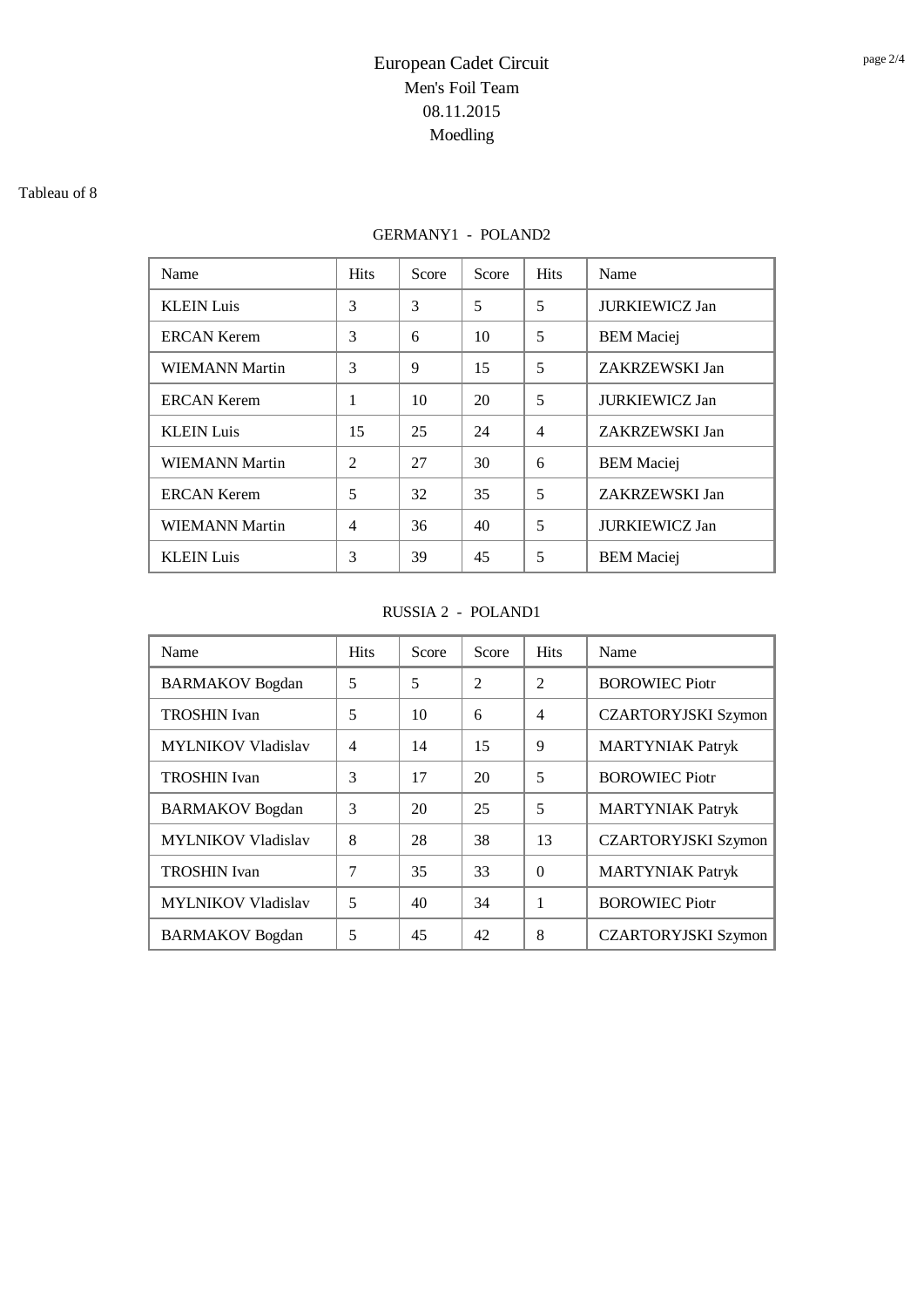#### Semi-finals

### ITALY1 - RUSSIA 1

| Name                   | <b>Hits</b>    | Score | Score          | <b>Hits</b>    | Name                     |
|------------------------|----------------|-------|----------------|----------------|--------------------------|
| <b>LAURIA</b> Lorenz   | 5              | 5     | $\overline{4}$ | $\overline{4}$ | <b>BORODACHEV Kirill</b> |
| <b>VELLUTI</b> Pietro  | 5              | 10    | 5              | 1              | <b>GAINULLIN Danil</b>   |
| <b>LONGEGA</b> Giorgio | 5              | 15    | 12             | 7              | <b>BORODACHEV Anton</b>  |
| <b>LAURIA</b> Lorenz   | $\overline{4}$ | 19    | 17             | 5              | <b>GAINULLIN Danil</b>   |
| <b>LONGEGA</b> Giorgio | $\overline{4}$ | 23    | 25             | 8              | <b>BORODACHEV Kirill</b> |
| <b>VELLUTI</b> Pietro  | 5              | 28    | 30             | 5              | <b>BORODACHEV Anton</b>  |
| LONGEGA Giorgio        | 3              | 31    | 35             | 5              | <b>GAINULLIN Danil</b>   |
| <b>LAURIA</b> Lorenz   | 6              | 37    | 40             | 5              | <b>BORODACHEV Anton</b>  |
| <b>VELLUTI</b> Pietro  | 7              | 44    | 45             | 5              | <b>BORODACHEV Kirill</b> |

### RUSSIA 2 - POLAND2

| Name                      | <b>Hits</b>              | Score | Score    | <b>Hits</b>    | Name                  |
|---------------------------|--------------------------|-------|----------|----------------|-----------------------|
| <b>MYLNIKOV Vladislav</b> | 5                        | 5     | $\Omega$ | $\Omega$       | <b>JURKIEWICZ Jan</b> |
| <b>TROSHIN</b> Ivan       | 5                        | 10    | 3        | 3              | <b>BEM</b> Maciej     |
| <b>BARMAKOV</b> Bogdan    | 5                        | 15    | 7        | 4              | <b>IZYCKI</b> Filip   |
| <b>TROSHIN</b> Ivan       | 5                        | 20    | 8        | 1              | <b>JURKIEWICZ Jan</b> |
| <b>MYLNIKOV Vladislav</b> | 5                        | 25    | 9        | 1              | <b>IZYCKI</b> Filip   |
| <b>BARMAKOV</b> Bogdan    | $\overline{\mathcal{L}}$ | 30    | 12       | 3              | <b>BEM</b> Maciej     |
| <b>TROSHIN</b> Ivan       | 5                        | 35    | 14       | $\mathfrak{D}$ | <b>IZYCKI</b> Filip   |
| <b>BARMAKOV</b> Bogdan    | 5                        | 40    | 14       | $\Omega$       | <b>JURKIEWICZ Jan</b> |
| <b>MYLNIKOV Vladislav</b> | 5                        | 45    | 14       | $\Omega$       | <b>BEM</b> Maciei     |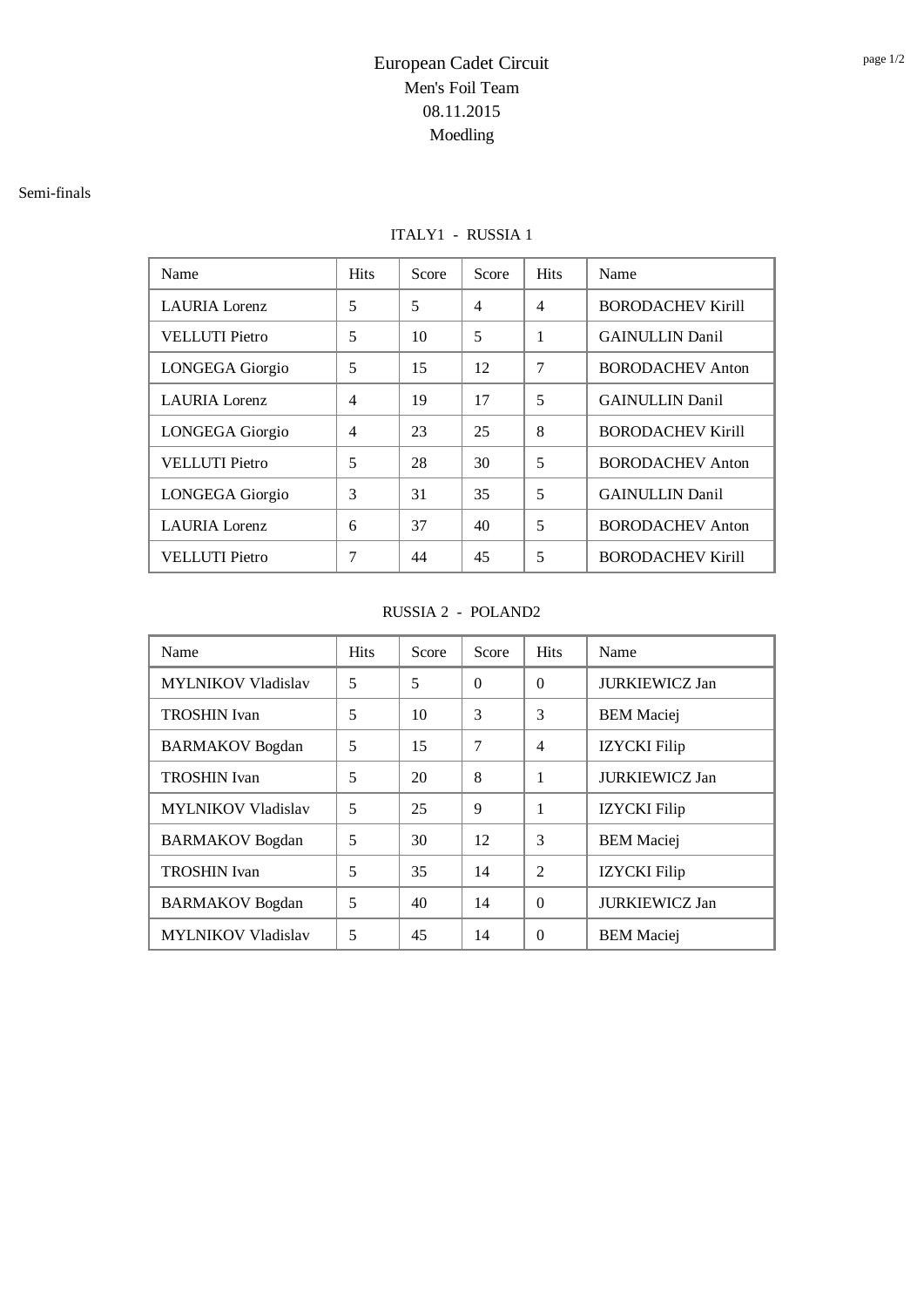### RUSSIA 2 - RUSSIA 1

| Name                      | <b>Hits</b> | Score | Score | <b>Hits</b>              | Name                     |
|---------------------------|-------------|-------|-------|--------------------------|--------------------------|
| <b>MYLNIKOV Vladislav</b> | 1           | 1     | 5     | 5                        | <b>BORODACHEV Kirill</b> |
| <b>BARMAKOV</b> Bogdan    | 9           | 10    | 7     | $\mathfrak{D}$           | <b>GAINULLIN</b> Danil   |
| <b>TROSHIN</b> Ivan       | 5           | 15    | 10    | 3                        | <b>BORODACHEV Anton</b>  |
| <b>MYLNIKOV Vladislav</b> | 5           | 20    | 15    | 5                        | <b>GAINULLIN Danil</b>   |
| <b>TROSHIN</b> Ivan       | 5           | 25    | 22    | 7                        | <b>BORODACHEV Kirill</b> |
| <b>BARMAKOV</b> Bogdan    | 5           | 30    | 26    | $\overline{4}$           | <b>BORODACHEV Anton</b>  |
| <b>TROSHIN</b> Ivan       | 5           | 35    | 26    | $\Omega$                 | <b>GAINULLIN Danil</b>   |
| <b>MYLNIKOV Vladislav</b> | 5           | 40    | 30    | $\overline{\mathcal{L}}$ | <b>BORODACHEV Anton</b>  |
| <b>BARMAKOV</b> Bogdan    | 5           | 45    | 36    | 6                        | <b>BORODACHEV Kirill</b> |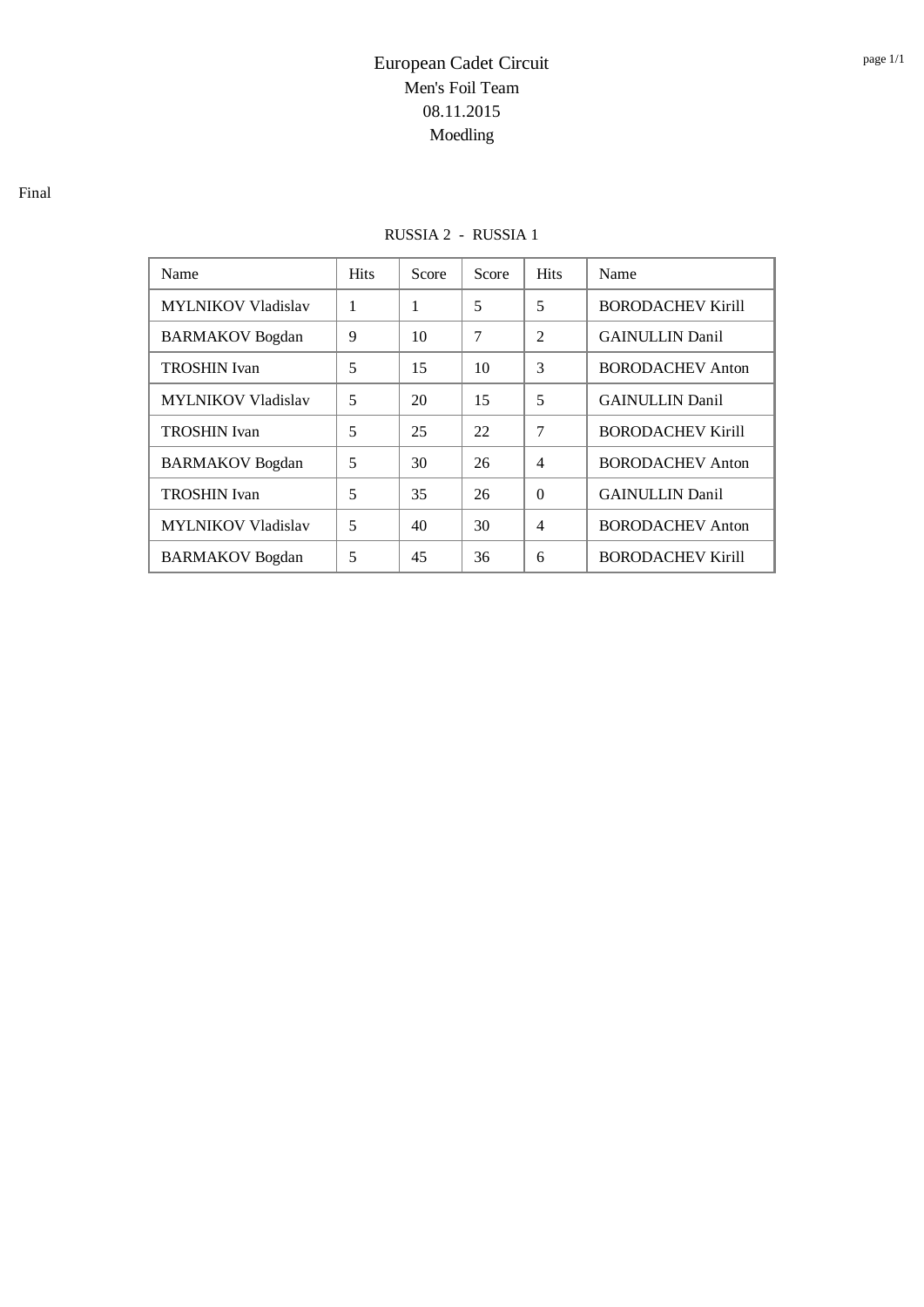### Third place

## POLAND2 - ITALY1

| Name                  | <b>Hits</b>    | Score          | Score | <b>Hits</b> | Name                   |
|-----------------------|----------------|----------------|-------|-------------|------------------------|
| <b>BEM</b> Maciej     | $\Omega$       | $\Omega$       | 5     | 5           | <b>LAURIA</b> Lorenz   |
| <b>IZYCKI</b> Filip   | $\overline{4}$ | $\overline{4}$ | 10    | 5           | <b>VELLUTI</b> Pietro  |
| <b>JURKIEWICZ Jan</b> | 1              | 5              | 15    | 5           | LONGEGA Giorgio        |
| <b>IZYCKI</b> Filip   | 1              | 6              | 20    | 5           | <b>LAURIA</b> Lorenz   |
| <b>BEM</b> Maciej     | $\Omega$       | 6              | 25    | 5           | <b>LONGEGA</b> Giorgio |
| <b>JURKIEWICZ Jan</b> | 6              | 12             | 30    | 5           | <b>VELLUTI</b> Pietro  |
| <b>IZYCKI</b> Filip   | 1              | 13             | 35    | 5           | LONGEGA Giorgio        |
| <b>JURKIEWICZ Jan</b> | 7              | 20             | 40    | 5           | <b>LAURIA</b> Lorenz   |
| <b>BEM Maciei</b>     | $\overline{4}$ | 24             | 45    | 5           | <b>VELLUTI</b> Pietro  |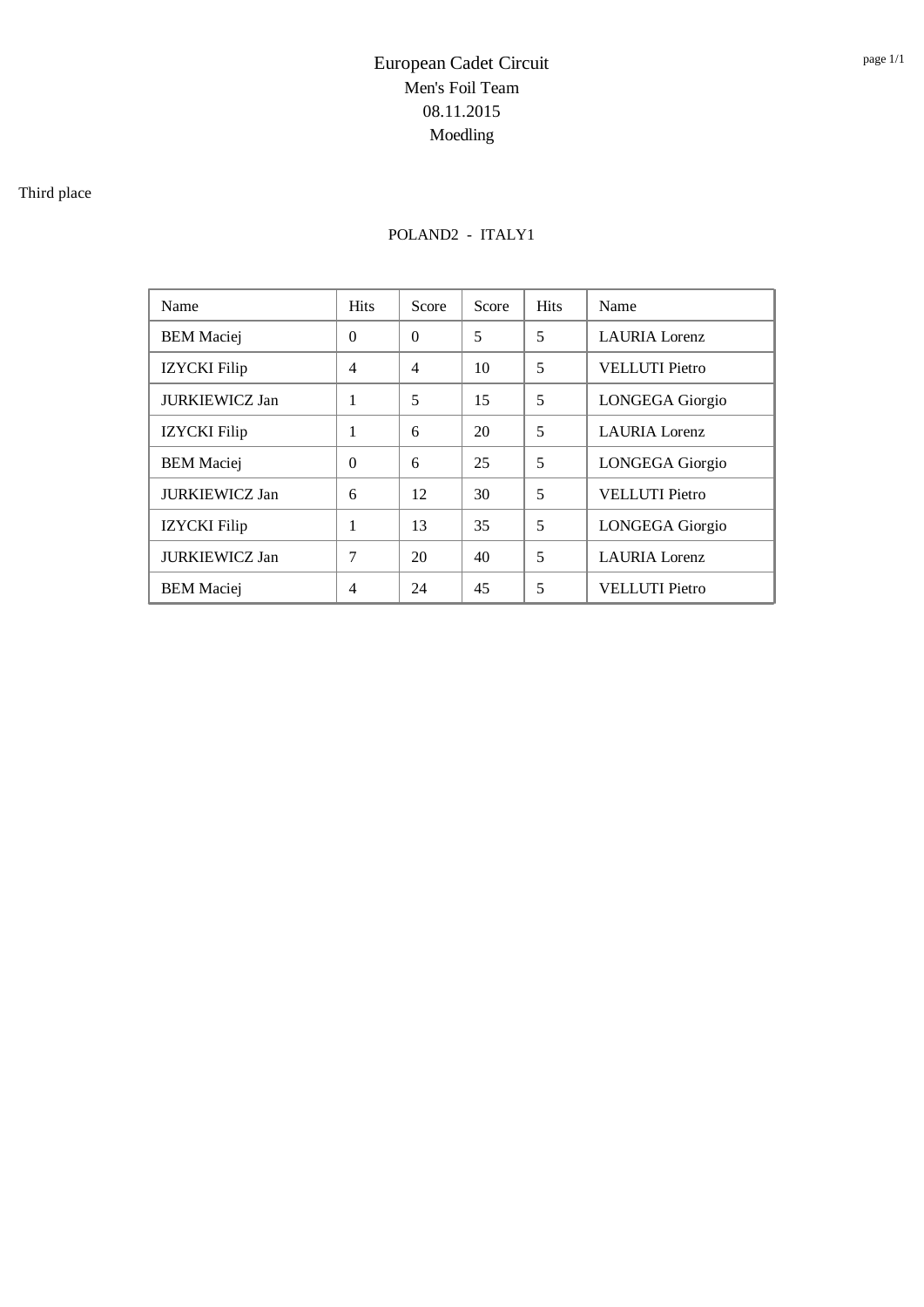Overall ranking (ordered by ranking - 39 teams)

| ranking        | name                  | flag           | country    |
|----------------|-----------------------|----------------|------------|
| 1              | <b>RUSSIA2</b>        |                | <b>RUS</b> |
| 2              | <b>RUSSIA1</b>        |                | <b>RUS</b> |
| 3              | <b>ITALY1</b>         |                | <b>ITA</b> |
| $\overline{4}$ | POLAND <sub>2</sub>   |                | <b>POL</b> |
| 5              | <b>HUNGARY</b>        |                | <b>HUN</b> |
| 6              | <b>GERMANY1</b>       |                | <b>GER</b> |
| 7              | POLAND1               |                | POL        |
| 8              | <b>NETHERLANDS</b>    |                | <b>NED</b> |
| 9              | <b>ROMANIA 1</b>      |                | <b>ROU</b> |
| 10             | GBR <sub>2</sub>      |                | <b>GBR</b> |
| 11             | <b>BELARUS</b>        |                | <b>BLR</b> |
| 12             | <b>GERMANY2</b>       |                | <b>GER</b> |
| 13             | <b>GERMANY3</b>       |                | <b>GER</b> |
| 14             | <b>ITALY2</b>         |                | <b>ITA</b> |
| 15             | <b>BULGARIA</b>       |                | <b>BUL</b> |
| 16             | <b>RUSSIA 3</b>       |                | <b>RUS</b> |
| 17             | POLAND <sub>3</sub>   |                | <b>POL</b> |
| 18             | GERMANY4              |                | <b>GER</b> |
| 19             | <b>UKRAINE1</b>       |                | <b>UKR</b> |
| 20             | <b>AUSTRIA1</b>       |                | <b>AUT</b> |
| 21             | <b>ISRAEL 1</b>       | ☆              | <b>ISR</b> |
| 22             | <b>RUS/LAT</b>        |                | <b>RUS</b> |
| 23             | <b>RUSSIA 5</b>       |                | <b>RUS</b> |
| 24             | <b>ROMANIA 2</b>      |                | <b>ROU</b> |
| 25             | <b>KSA</b>            | 9330           | <b>KSA</b> |
| 26             | POLAND <sub>4</sub>   |                | POL        |
| 27             | <b>CZECH REPUBLIC</b> |                | <b>CZE</b> |
| 28             | <b>AUSTRIA2</b>       |                | <b>AUT</b> |
| 29             | TURKEY1               | $\overline{C}$ | <b>TUR</b> |
| 30             | POLAND <sub>5</sub>   |                | POL        |
| 31             | SERBIA 1              |                | SRB        |
| 32             | <b>NETHERLANDS 2</b>  |                | <b>NED</b> |
| 33             | GBR1                  | ZN             | <b>GBR</b> |
| 34             | <b>GREECE/DEN</b>     |                | <b>GRE</b> |
| 35             | <b>MOLDOVA</b>        | 嵐              | <b>MDA</b> |
| 36             | <b>ISRAEL 2</b>       | ✿              | <b>ISR</b> |
| 37             | TURKEY2               | $\overline{C}$ | <b>TUR</b> |
| 38             | <b>UKRAINE2</b>       |                | <b>UKR</b> |
| 39             | <b>RUSSIA 4</b>       |                | <b>RUS</b> |